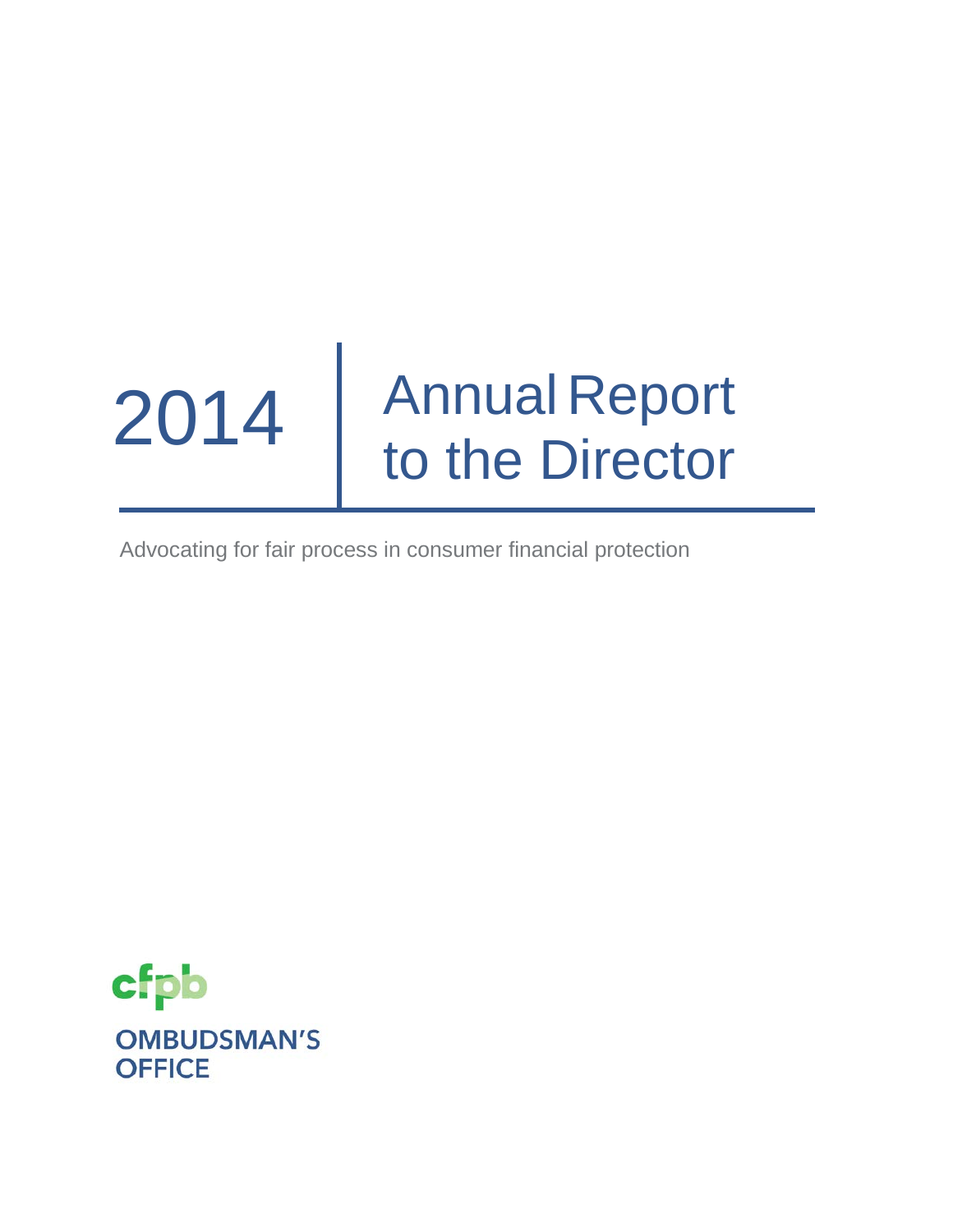## Message from the **Ombudsman**

I am pleased to present our FY2014 annual report to the Director of the Consumer Financial Protection Bureau, pursuant to the CFPB Ombudsman's Office Charter.

This year, we sought new ways to add value as an independent, impartial, and confidential resource. Our annual report highlights some of the different ways in which we have creatively assisted stakeholders this year.

We introduce a section in our annual report entitled, *The Ombudsman in Practice*. It shares some of the ways we provide assistance, highlights issues we heard from consumer groups or trade groups as well as in individual inquiries to the office, and then outlines specific examples where we assisted people in identifying and considering options, facilitated conversations, and served as an independent advisor to the CFPB. To better inform our stakeholders, our report also provides data in a new format to share the issues we heard from individual inquiries. Additionally, we describe our analysis on two broader issues – information shared with consumers on CFPB public actions and CFPB perspectives on industry – and the results of those reviews.

Finally, we focused on the four strategic plan goals for the Ombudsman's Office – outreach, deliverables, resource development, and streamlining our internal workflow. In carrying out these goals, we created and implemented plans for our CFPB inreach (internal engagement) and outreach to external stakeholders to share how we can serve as a resource, specifically reaching the CFPB's distributed workforce and expanding our reach to other consumer and trade groups. We also continued to compile resources to offer as options to address common concerns for people who contact us. In the coming year, we plan to continue to expand the ways in which we assist those who contact our office.

My team and I look forward to continuing the conversation with all of our stakeholders as we advocate for a fair process in consumer financial protection.

Wendy Kamenshine CFPB Ombudsman

November 17, 2014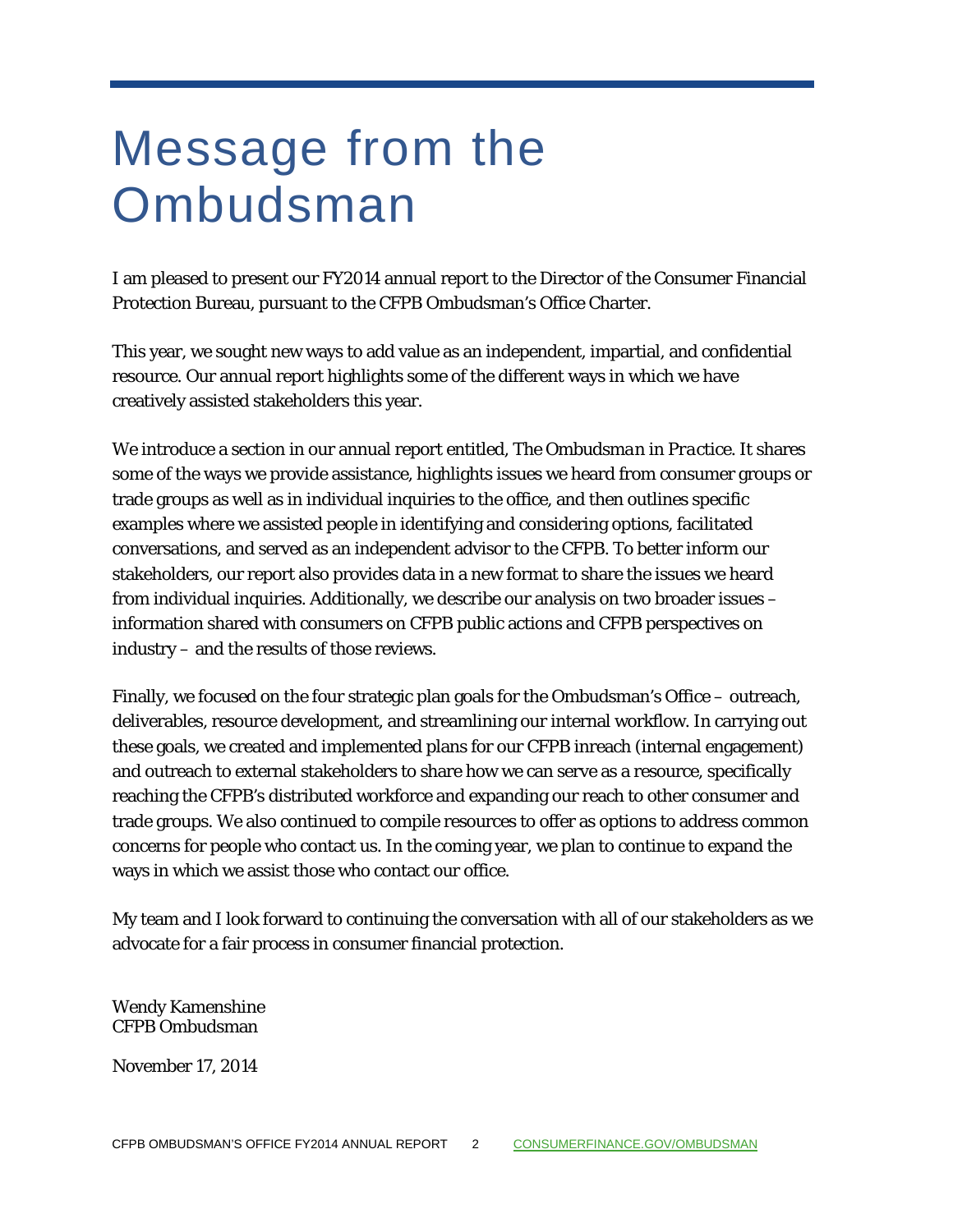## The Ombudsman in Practice

The Ombudsman<sup>[1](#page-2-0)</sup> informally assists in resolving process issues with the CFPB that are: mentioned in individual inquiries received from consumers, financial entities, their groups, and others; highlighted in interactions with groups; and observed by the Ombudsman. To assist, we can:

- Facilitate discussions.
- Brainstorm and evaluate options and resources,
- Share independent analyses,
- Offer an impartial perspective,
- Ensure confidentiality of someone's identity, $^2$  $^2$
- Engage in shuttle diplomacy, and

1

• Provide recommendations, among other options

We also consistently connect throughout the CFPB with our inreach (internal engagement), as shown in Figure 1, and meet with other CFPB components on an as-needed basis.

<span id="page-2-0"></span> $1$  In this report, "Ombudsman" refers to the Office, the staff, or the person.

<span id="page-2-1"></span> $2$  We do not share someone's identifying information outside the Ombudsman's Office unless the person tells us we can. We also may have to share it if there is: a threat of imminent risk of serious harm; the person raised an issue of government fraud, waste, or abuse; or if required by law.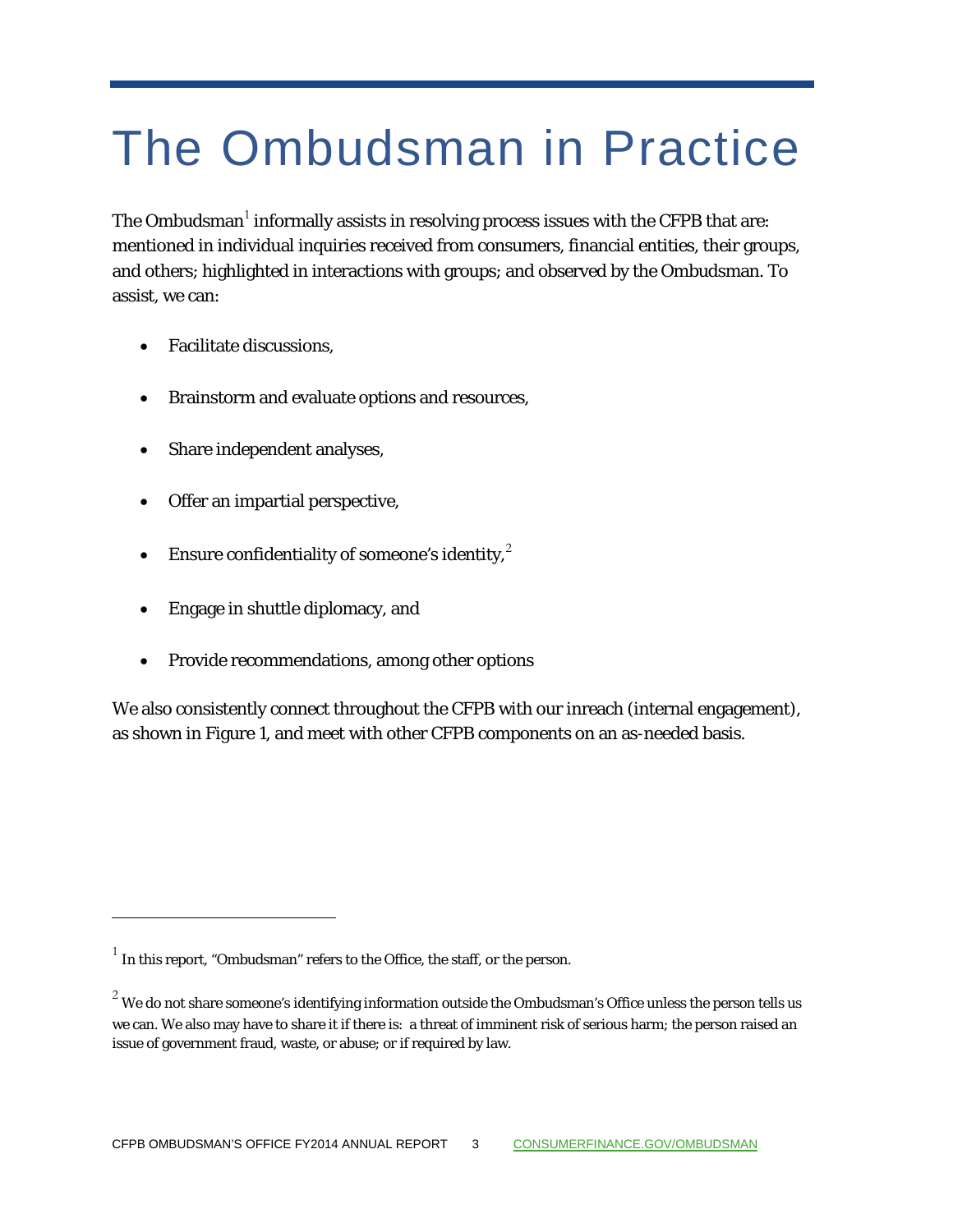| <b>Monthly</b>        | Director; Deputy Director; Chief of Staff; Office of Consumer Response, Intake and Contact Center<br>Operations; Office of Financial Institutions and Business Liaison; and Office of Intergovernmental<br>Affairs                                                                                                                                                                                                                     |
|-----------------------|----------------------------------------------------------------------------------------------------------------------------------------------------------------------------------------------------------------------------------------------------------------------------------------------------------------------------------------------------------------------------------------------------------------------------------------|
| Bi-<br><b>Monthly</b> | Office of Consumer Response, Consumer Experience; Office of Consumer Response,<br>Investigations; Office of Financial Empowerment; Office of Older Americans; and Office of<br><b>Community Affairs</b>                                                                                                                                                                                                                                |
| Quarterly             | Operations Division; Division of Consumer Education and Engagement; Division of Supervision,<br>Enforcement, and Fair Lending; Research, Markets, and Regulations Division; Division of External<br>Affairs; Legal Division; Office of Minority and Women Inclusion; Office of Consumer Response;<br>Office of Enforcement; Regional Directors, Office of Supervision Examinations; and Consumer<br><b>Advisory Board and Councils</b> |
|                       | Note: We also meet weekly with the Office of Consumer Response staff tasked with handling escalated issues.                                                                                                                                                                                                                                                                                                                            |

For our inreach, we provide regular informal feedback to the CFPB on information we are hearing, offer feedback in conjunction with CFPB offices' proposed initiatives, share recommendations, and serve as a resource for external inquiries that cannot be resolved elsewhere.

Below are some issues we heard this year from our interactions with groups and from the individual inquiries we received. The Ombudsman highlighted these and other issues to the CFPB as part of our regular inreach meetings.

**Feedback from Consumer Groups or Trade Groups** – We regularly interact with external stakeholders through our own independent outreach initiatives, such as meeting with various groups, speaking at conferences and in smaller gatherings, conducting visits to financial entities' operations, and re-connecting in touch base meetings with groups over time.<sup>[3](#page-3-0)</sup> The list below reflects some of the issues we heard:

• Need for additional clarity on CFPB points-of-contact for industry and an understanding of how CFPB staff learns about developments in industry;

1

<span id="page-3-0"></span> $^3$  Groups or financial entities that wish to request a meeting with the Ombudsman may contact the Ombudsman at [CFPBOmbudsman@cfpb.gov](mailto:CFPBOmbudsman@cfpb.gov) or (855) 830-7880. In addition, to the extent a group would like to have regular touch base meetings, the Ombudsman is available to schedule such meetings.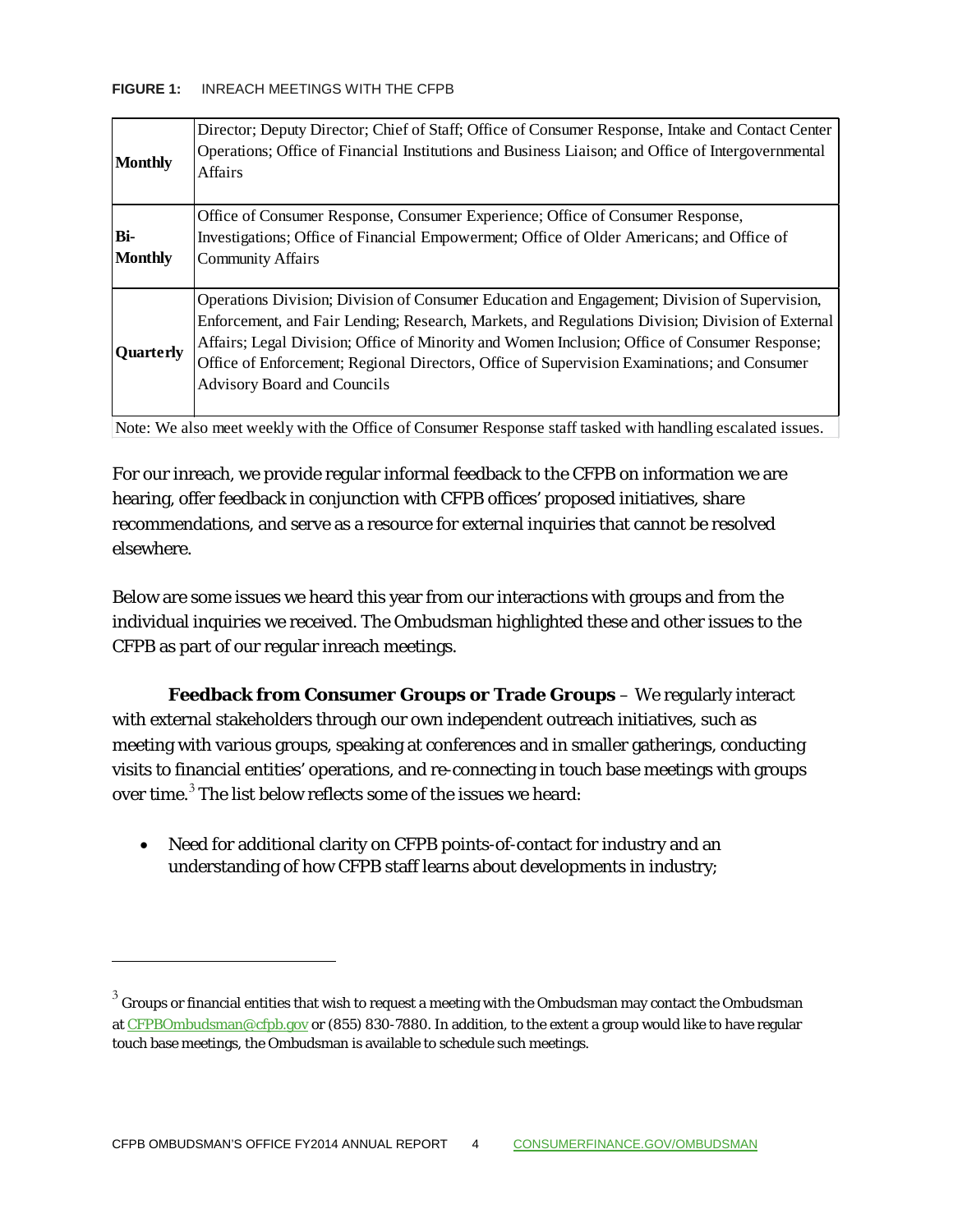- Desire for more clarity on regulatory compliance for business planning and operations;<sup>[4](#page-4-0)</sup>
- Concern about broad examination information requests;
- Need for normalization of data in the public Consumer Complaint Database;
- Inability of advocates to submit complaints on behalf of multiple consumers at one time;
- Difference in the language used as between consent orders and their corresponding CFPB press releases; $5$  and
- Formal or informal nature of the CFPB blog postings.

 $\overline{a}$ 

**Issues from Individual Inquiries** – We received individual inquiries from consumers, financial entities, groups, and others regarding process issues with the CFPB.<sup>[6](#page-4-2)</sup> The *Examining Individual Inquiries to the Ombudsman* section later provides an additional analysis of the individual inquiries received, but listed below are examples of some issues raised:

- Continued confusion surrounding what to expect from the consumer complaint process;
- The need for understanding the intersection between the supervision and enforcement processes, such as how the two work together and what to expect or not expect;

<span id="page-4-0"></span> $^{4}$  The CFPB provides information on completed and anticipated regulations at [consumerfinance.gov/regulatory](http://www.consumerfinance.gov/regulatory-agenda-archive./)[agenda-archive./](http://www.consumerfinance.gov/regulatory-agenda-archive./)

<span id="page-4-1"></span> $5$  In FY2015, the Ombudsman will conduct an independent review of consent orders and their corresponding CFPB press releases.

<span id="page-4-2"></span> $^6$  Consumers, financial entities, their groups, and others may contact the Ombudsman by phone (855) 830-7880, TTY (202) 435-9835, fax (202) 435-7888, or email [\(CFPBOmbudsman@cfpb.gov\)](mailto:CFPBOmbudsman@cfpb.gov) regarding a CFPB process issue that could not be resolved with the CFPB, or if the person wants to raise an issue in confidence.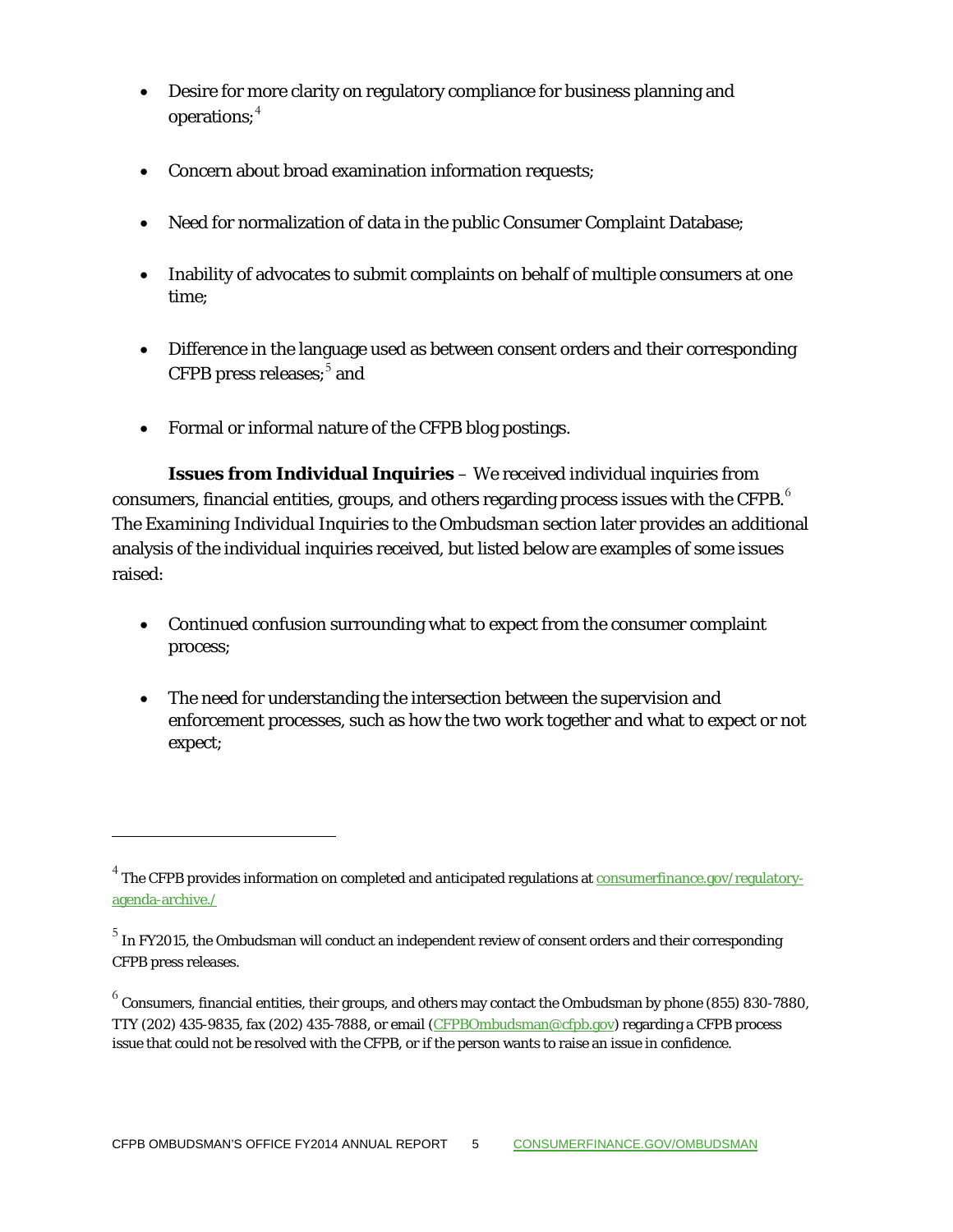- Companies or their representatives that wanted a regulatory interpretation, but did not know where to obtain that information;
- The need for more information about the eligibility for a payout or the amount of a payout arising from a CFPB public action;
- The need for more information on the selection process and timeframes for *amicus* brief requests;
- Consumers who did not receive responses to postal mail letters commenting on the consumer complaint process; and
- Outcomes from regulations that the inquirer did not anticipate.

Below are some examples of the CFPB process issues that demonstrate how the Ombudsman works in practice:

*Improving Access for the Visually Impaired* – During the year, the Ombudsman became aware that the CFPB website, consumerfinance.gov, had elements that were difficult for the visually impaired to access. To further understand the issue, the Ombudsman contacted a few groups that assist the visually impaired to learn their perspective. At the same time, we requested a demonstration using a screen reader to further understand the experience with the website. For the demonstration, the Ombudsman invited staff from many offices across the CFPB. The demonstration highlighted both what worked well, such as labeling fields in the public Consumer Complaint Database, and items that needed to be corrected, such as technology barriers that made it not possible for the visually impaired to submit a consumer complaint to the CFPB via the website. The Ombudsman understands that the CFPB now requires all website postings to be accessible for the visually impaired and recently completed the hiring process for a program manager to ensure this accessibility.

*Identifying Possible Concerns Regarding Examination Guidelines* – This year, the Ombudsman learned that the CFPB developed internal guidance about consumer interviews that may be conducted as part of an examination of a financial entity. In anticipating possible external stakeholder concerns and to serve as an independent advisor and early warning system for the CFPB, the Ombudsman shared feedback and suggestions with the Offices of Supervision Examinations and Supervision Policy for their consideration. The Ombudsman understands that the CFPB plans to implement some of the suggestions that we shared.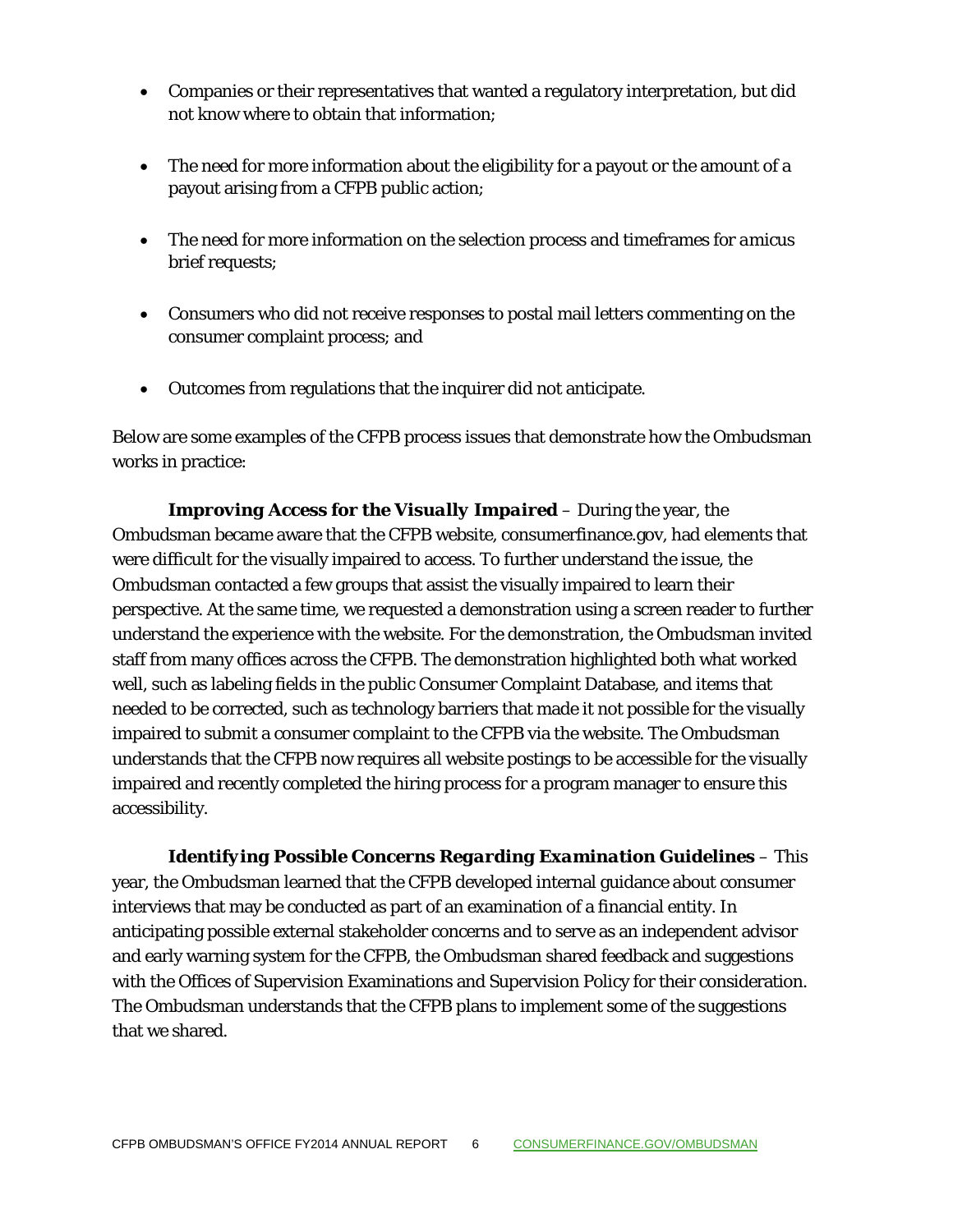*Ensuring Responses to Postal Mail Letters Sent to the CFPB* – Over time, consumers shared with the Ombudsman that they wrote postal mail letters to the CFPB Director or Office of Consumer Response commenting on the consumer complaint process, but did not receive any written acknowledgement in response. To address this issue, the Ombudsman facilitated a meeting with the Office of the Director and Consumer Response. Subsequently, both the Office of the Director and Consumer Response established mechanisms to provide such acknowledgements to the senders.

*Highlighting Language in CFPB Consumer Communications* – This year, the Ombudsman observed that language in some CFPB consumer materials used different types of cautionary language. For the CFPB's consideration, the Ombudsman highlighted whether the agency reviewed use of this cautionary language across CFPB communications on different financial products and services.

*Educating about Amicus Briefs* – During the year, the Ombudsman received an inquiry concerning the CFPB's *amicus* program. Initially, we contacted the Legal Division and facilitated the sharing of information which answered the consumer's questions. Subsequently, the Ombudsman received additional questions from other inquirers regarding the program. We then met with the Legal Division to share suggestions for additional clarifying information to add to consumerfinance.gov regarding the program, particularly for consumers unrepresented by counsel. As of this writing, the Ombudsman understands that the *amicus* program is currently developing additional language and revising existing language to achieve this objective.

*Providing Resources for Consumers* – In conjunction with the Ombudsman's strategic plan, throughout the year we gathered resources from the CFPB to assist inquirers who reached the Ombudsman where the CFPB could not assist. For example, anecdotally, we heard from several people who self-identified as homeless because they lost their home due to foreclosure and eviction. The CFPB's Office of Financial Empowerment highlighted some resources we could share to assist those individuals. Now, when inquirers self-identify as homeless, we can offer them some additional avenues for assistance in their local areas.

*Facilitating Resolutions and Identifying Options for Industry* – As in other years, the Ombudsman facilitated the resolution of process issues raised by trade groups and financial entities and facilitated their connection with the relevant CFPB offices or subject matter experts. At the same time, we worked with the trade groups or financial entities as they connected into the CFPB to ensure that they received a fair process in raising an issue. We also assisted them with identifying and considering options of who they may wish to contact themselves, for example, regarding the examination or enforcement processes.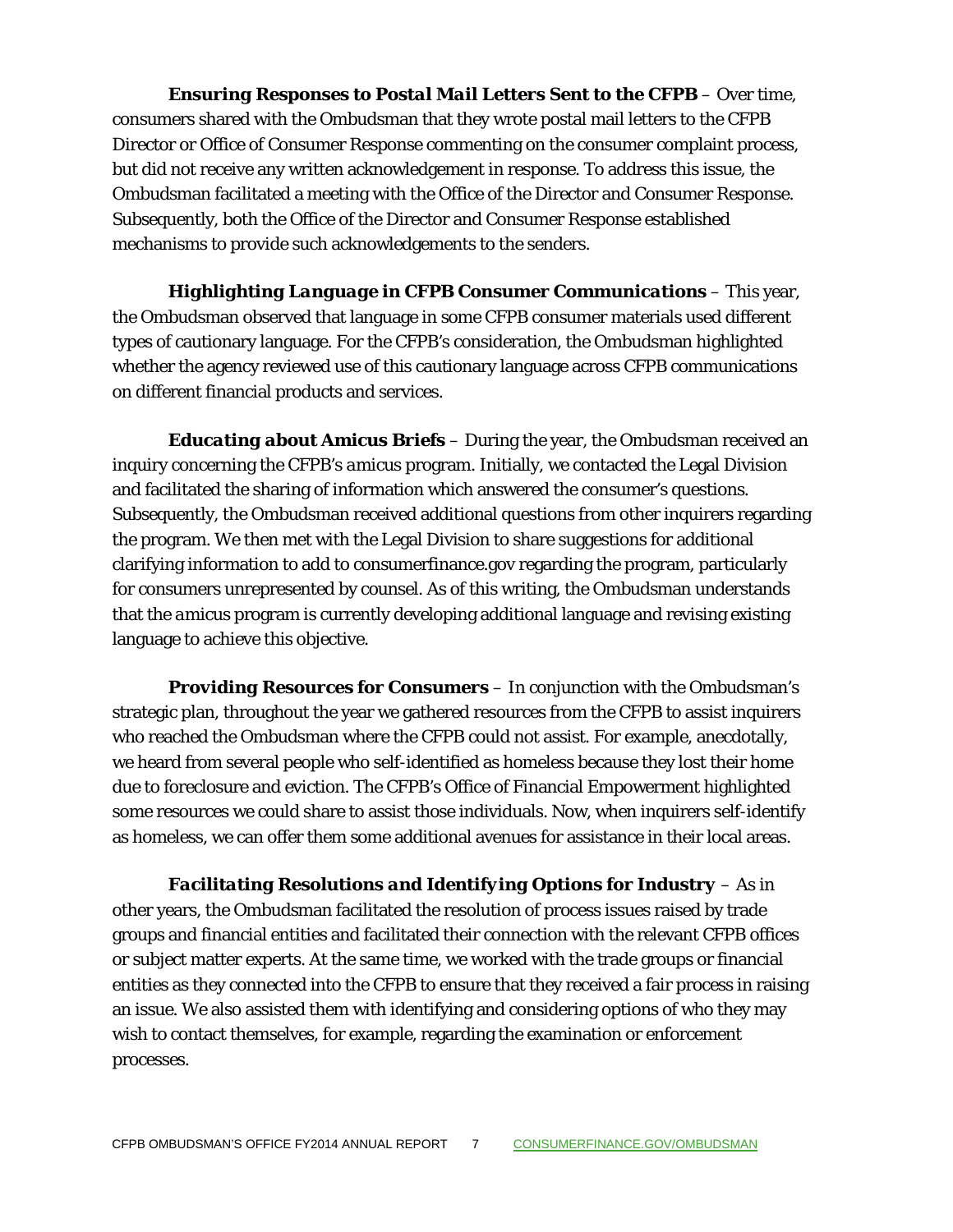## Examining Individual Inquiries to the Ombudsman

In FY2014, the Ombudsman received fewer individual inquiries  $(1,133)^{7}$  $(1,133)^{7}$  $(1,133)^{7}$  than in FY2013 (1,422), with nearly all the decline accounted for by fewer consumers reaching the office than last year ([8](#page-7-1)71 in FY2014 compared with 1,219 in FY2013).<sup>8</sup> The number of individual inquiries from almost all other people who contacted the Ombudsman increased by about 9 percent<sup>[9](#page-7-2)</sup> of total inquiries year over year including, for example, from: attorneys, representatives, and third parties; financial entities, businesspersons, and consumer and trade groups; and local, state, and federal government to include Congressional offices. At the same time, the number of issues raised in individual inquiries in FY2014 was virtually the same as in FY2013 (2,076 in FY2014 and 2,070 in FY2013).

This year, the Ombudsman began tracking two new fields to better understand the inquiries we received regarding consumer complaints submitted to the CFPB. Specifically, we began to track whether inquirers to our office self-identified within two special populations served by the CFPB, servicemembers and older Americans. For individual inquiries regarding

1

<span id="page-7-0"></span> $\frac{7}{7}$  Individual inquiries do not include Ombudsman outreach and the broader issues received in connection with such outreach. The only other category that decreased was inquiries by unauthorized parties – third parties, including attorneys, not yet listed as a contact with the CFPB on a consumer complaint.

<span id="page-7-1"></span> $8$  Consumer Response received 144,000 consumer complaints in FY2013 and 240,600 in FY2014.

<span id="page-7-2"></span> $^{9}$  All percentages in this report are rounded up to the nearest whole number if 0.5 or greater, or rounded down if less than 0.5.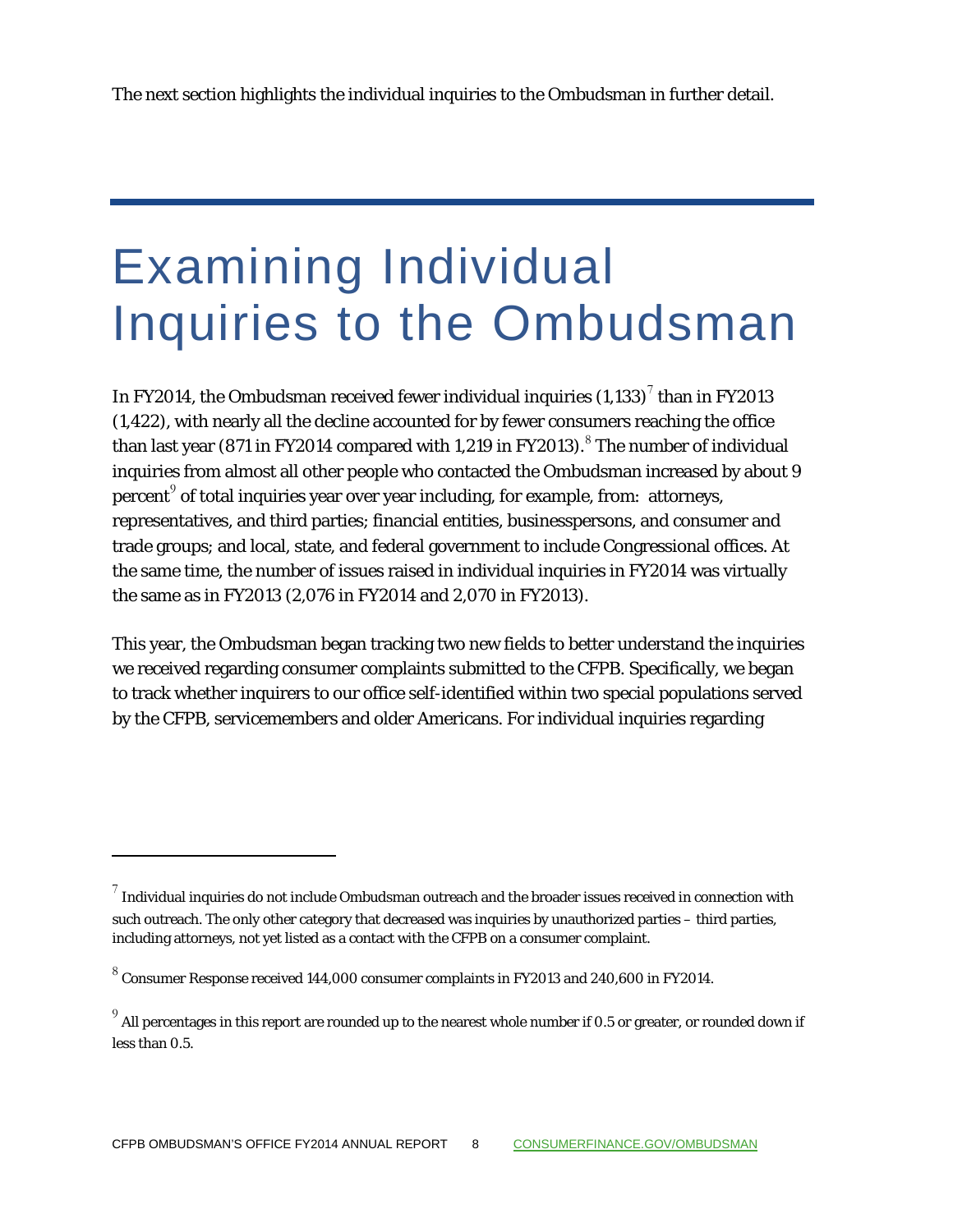consumer complaints, approximately 3 percent pertained to servicemembers or their dependents and approximately [10](#page-8-0) percent pertained to older Americans.<sup>10</sup>

Overall, inquiries to the Ombudsman included: questions (41 percent); complaints (36 percent); topics of concern (14 percent); courtesy copies to the Ombudsman (6 percent); and feedback on CFPB and non-CFPB topics (2 percent). These data reflect fewer complaints and an increase in questions and topics of concern than the data in FY2013.

To advocate for a fair process, we impartially review each individual inquiry and consider all sides of an issue to determine how we may assist. Depending on the issue we may: review the applicable laws, regulations, policy, and data; follow-up with the person or financial entity that contacted the Ombudsman; and/or meet with CFPB officials. We then may make a recommendation to the CFPB on how to further assist the person or entity.

The public can reach the CFPB Ombudsman by email, toll-free number, TTY, or fax. The Ombudsman also occasionally receives letters sent to the CFPB Washington, D.C., mailing address. Similar to last year, the majority of first contacts were by telephone (53 percent) or email (41 percent). However, in FY2013 the first contacts were skewed toward the telephone (73 percent) compared with email (24 percent).

In FY2014, people contacted the Ombudsman from 47 states, the District of Columbia, as well as other countries. In addition, web users from all 50 states viewed the Ombudsman webpage, consumerfinance.gov/ombudsman, at some point during the year.

Similar to last year, we received inquiries regarding consumer complaints primarily concerning mortgages (48 percent) followed by credit products (22 percent), as shown in Figure 2 below. In FY2014, of the consumer complaints handled by the CFPB, mortgage matters accounted for 21 percent and credit products for 16 percent.<sup>[11](#page-8-1)</sup>

1

<span id="page-8-0"></span> $^{10}$  These percentages are calculated based on how many inquirers who contacted the Ombudsman could be in these special population categories.

<span id="page-8-1"></span> $11$  Data provided by the CFPB's Office of Consumer Response.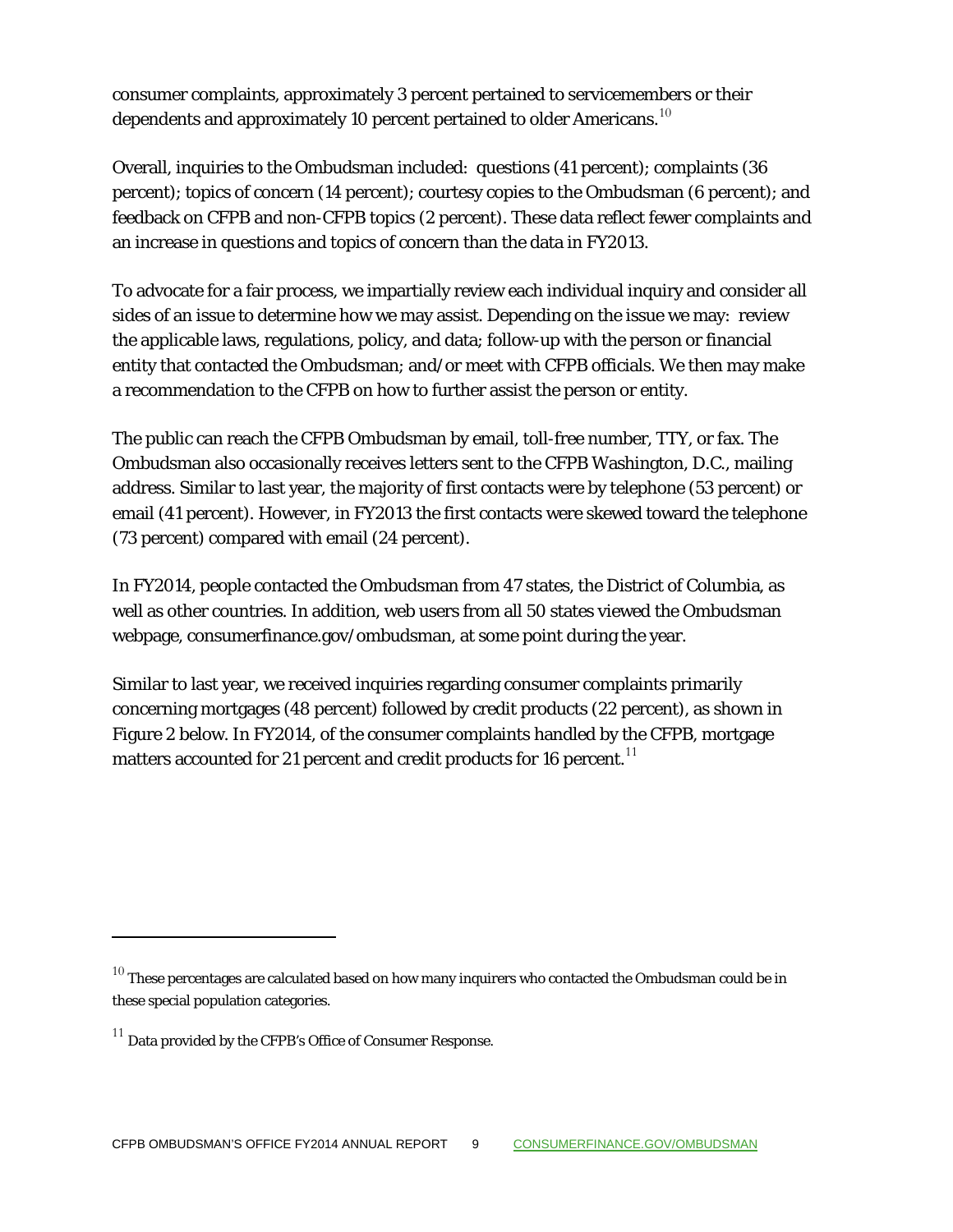

#### **FIGURE 2:** PRODUCT CATEGORIES FOR INQUIRIES TO THE OMBUDSMAN<sup>[12](#page-9-0)</sup>

We also track issues raised in inquiries received to highlight trends, provide feedback, and make recommendations to the CFPB. As shown in Figure 3, for some inquiries, the Ombudsman provided other resources to further assist the inquirer. For example, a consumer may benefit from reviewing one of the AskCFPB questions on consumerfinance.gov or we may suggest a company official contact the Office of Regulations with a regulatory question if the person has not tried that avenue. We also ask consumers to contact the Office of Consumer Response, within the Operations Division, if they have not yet submitted a consumer complaint with the CFPB or if their consumer complaint still is in progress.

<span id="page-9-0"></span> $^{\rm 12}$  The percentages total 100 for each year in this Figure.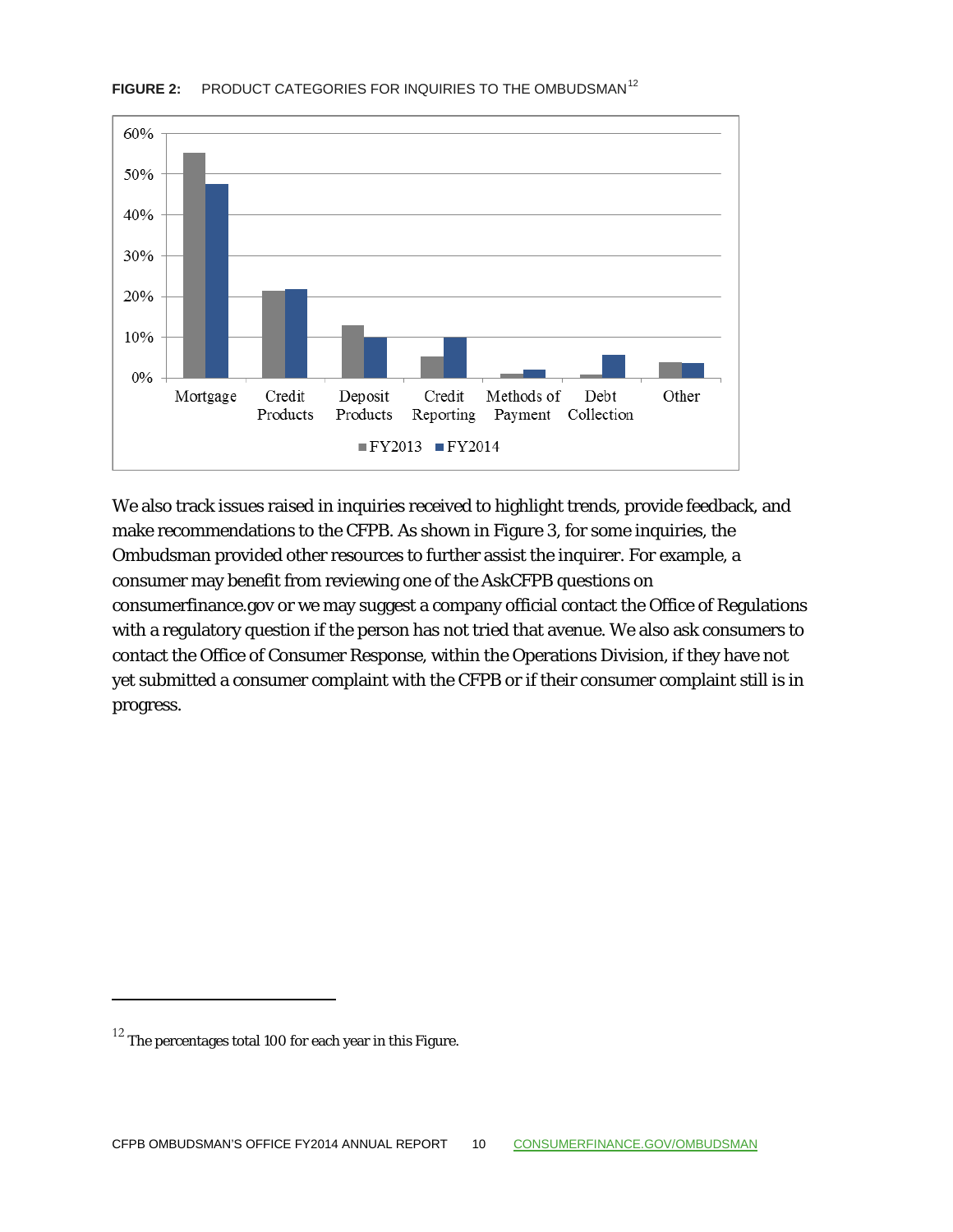

**FIGURE 3:** DESTINATION OF ISSUES RE-DIRECTED TO FURTHER ASSIST THE INQUIRER<sup>[13](#page-10-0)</sup>

As described in *The Ombudsman in Practice* section, the individual issues we received pertaining to industry were primarily: a difference in the language used as between consent orders and their corresponding CFPB press releases (shared both in feedback from trade groups and individual inquiries); the need for a regulatory interpretation; and the need for understanding the intersection between the supervision and enforcement processes to determine how to best navigate them.

Figure 4 below describes in more detail the individual issues we received particular to the consumer complaint process, a few of which we highlighted in *The Ombudsman in Practice* section. Consumer complaint process issues reflected the need for additional process information and the request for more communication from the CFPB for a combined total of approximately 28 percent. In addition, 14 percent pertained to a need for complaint status, which also related to a need for further communication. Finally, almost 19 percent of the consumer complaint issues related to a dissatisfaction with the outcome of the process itself.

<span id="page-10-0"></span> $13$  The percentages total 100 in this Figure.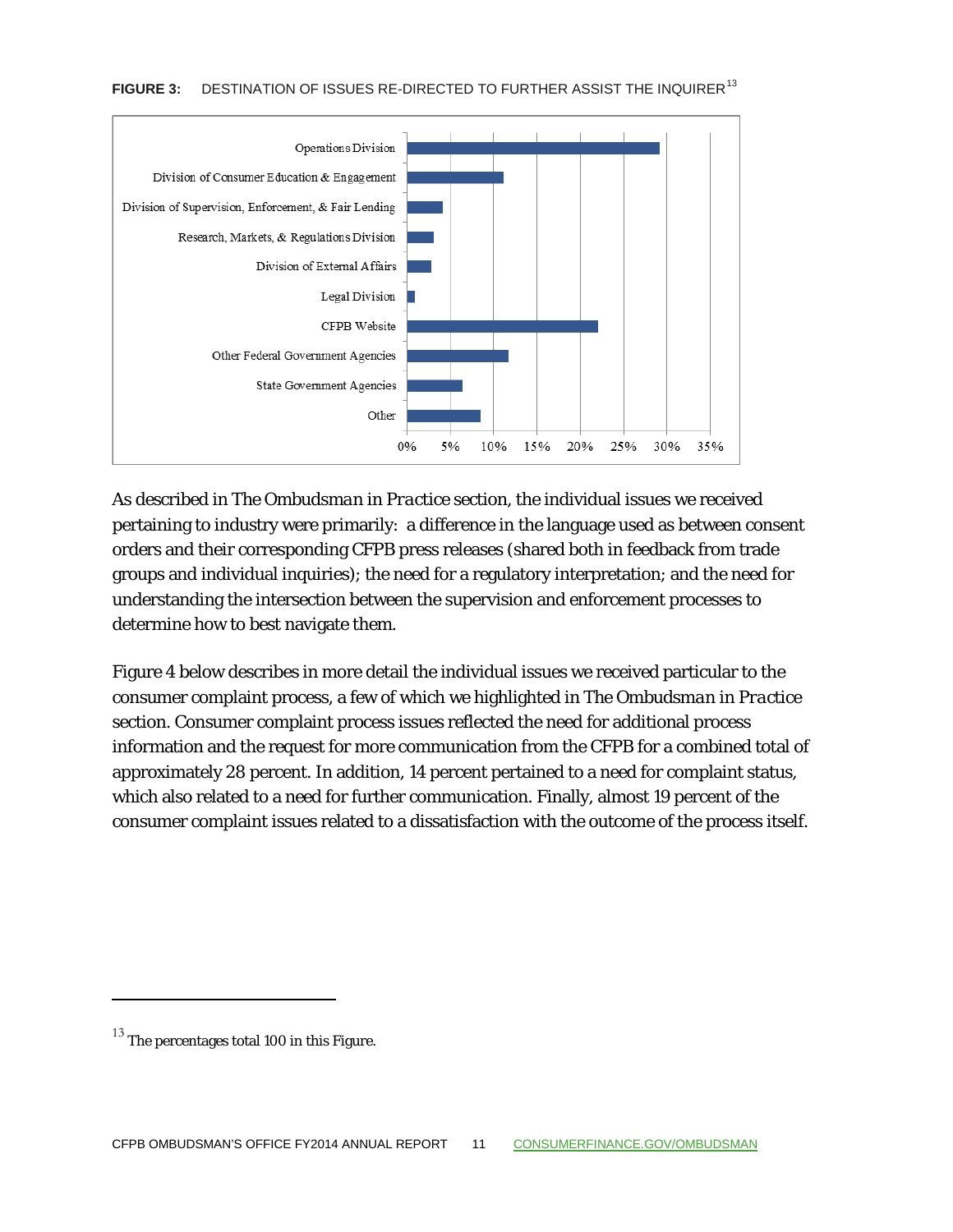



In addition to the information shared above, about 5 percent of all the issues this year were commentary about the CFPB or on non-CFPB topics and about 3 percent pertained to the inquirer's interaction with the CFPB.

## Systemic Reviews: Focus for FY2014

1

In addition to individual inquiries, the Ombudsman reviews systemic issues that may be affecting consumers or financial entities nationwide, in a particular region, or with a certain process. We decide to review topics as systemic issues to see if we may have helpful

<span id="page-11-0"></span> $^{14}$  The percentages total 100 and each percentage listed equals the number of issues in the grouping divided by the number of total issues received regarding the consumer complaint process. Note that in our FY2013 annual report, we provided the percent based on the total number of issues received by the Ombudsman that year.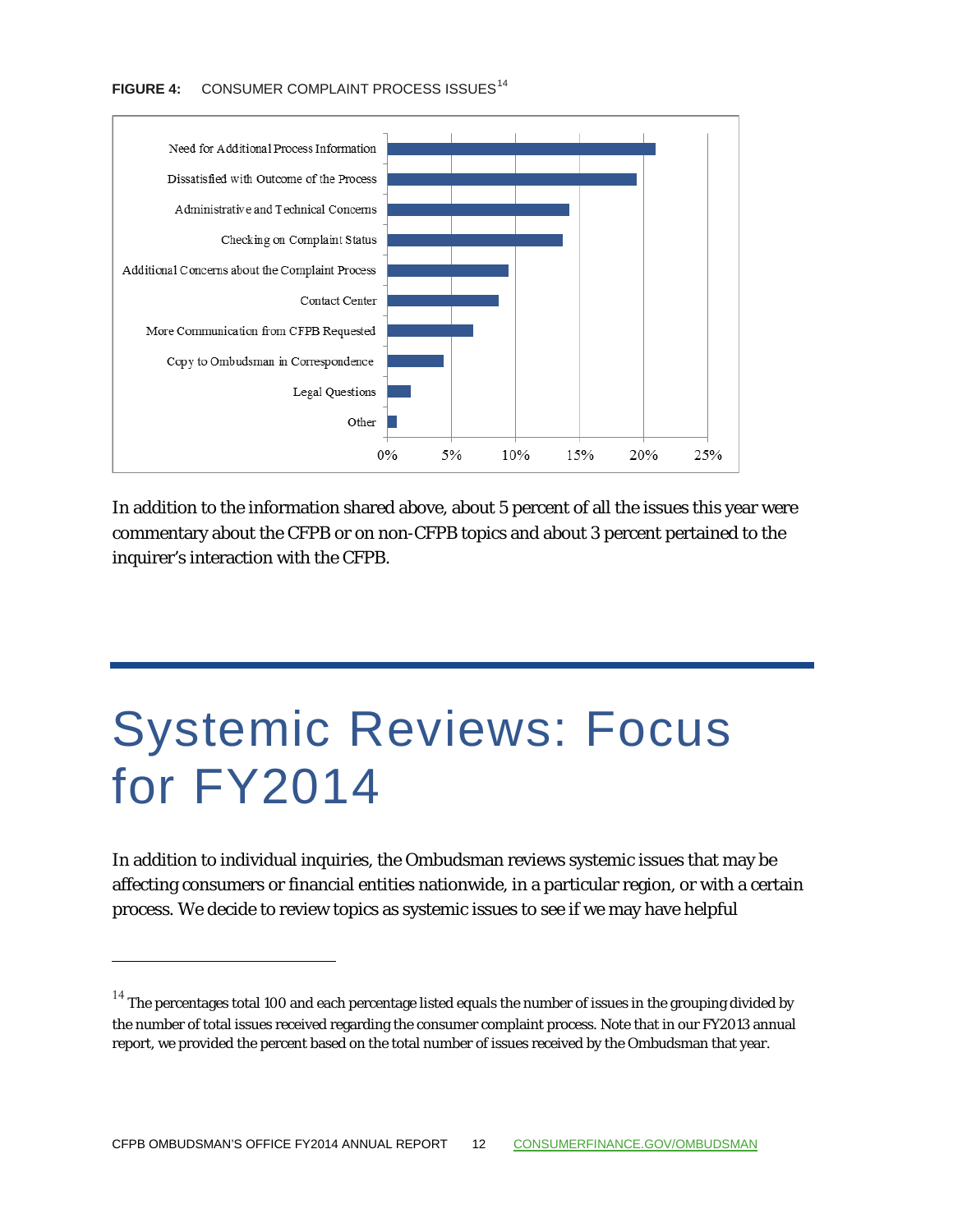recommendations or feedback to share with the CFPB. The Ombudsman recommendations may be: also suggested by others, but not implemented; ideas shared with the Ombudsman as we explored an issue; or, the Ombudsman's ideas of how to address an issue. The objective is to resolve the issue, but sometimes there are other possible solutions that also may work to reach the same result and we welcome implementation of those ideas.

In FY2014 the Ombudsman reviewed two issues as systemic issues: what information the CFPB shares with consumers about CFPB public actions, and through what channels financial entities and trade groups connect with the CFPB to share about industry developments and how that information is shared within the CFPB.

### CFPB Public Actions and Redress: Information Sharing with Consumers

The CFPB is regularly involved in public actions, many of which lead to monetary or other types of relief for consumers. The CFPB typically publicizes these actions, leading consumers to look to the Bureau for additional information, especially regarding eligibility for relief.

During FY2014, consumers reached the Ombudsman's Office seeking information on their eligibility for a payout or the amount of their payout resulting from CFPB public actions. Most of these consumers indicated that they either did not know where to find this information, could not find it on consumerfinance.gov, or the Bureau's telephone contact center did not have it to provide. As a result, we decided to review how information about CFPB public actions is provided to consumers to see if we could offer feedback to assist the Bureau and the public.

This section summarizes these types of CFPB actions, reviews how the Bureau disseminates information about them to the public, and makes recommendations to help advance consumer understanding.

For this review, the Ombudsman's Office met with the CFPB divisions and offices that have a role in enforcement and supervisory activities, including offices that communicate about or administer the results. Additionally, we spoke with employees at other federal agencies, a third-party administrator, and conducted three focus groups with employees from the Bureau's contact center to hear their feedback and suggestions. Finally, we reviewed sample letters that the CFPB sends to consumers in some circumstances.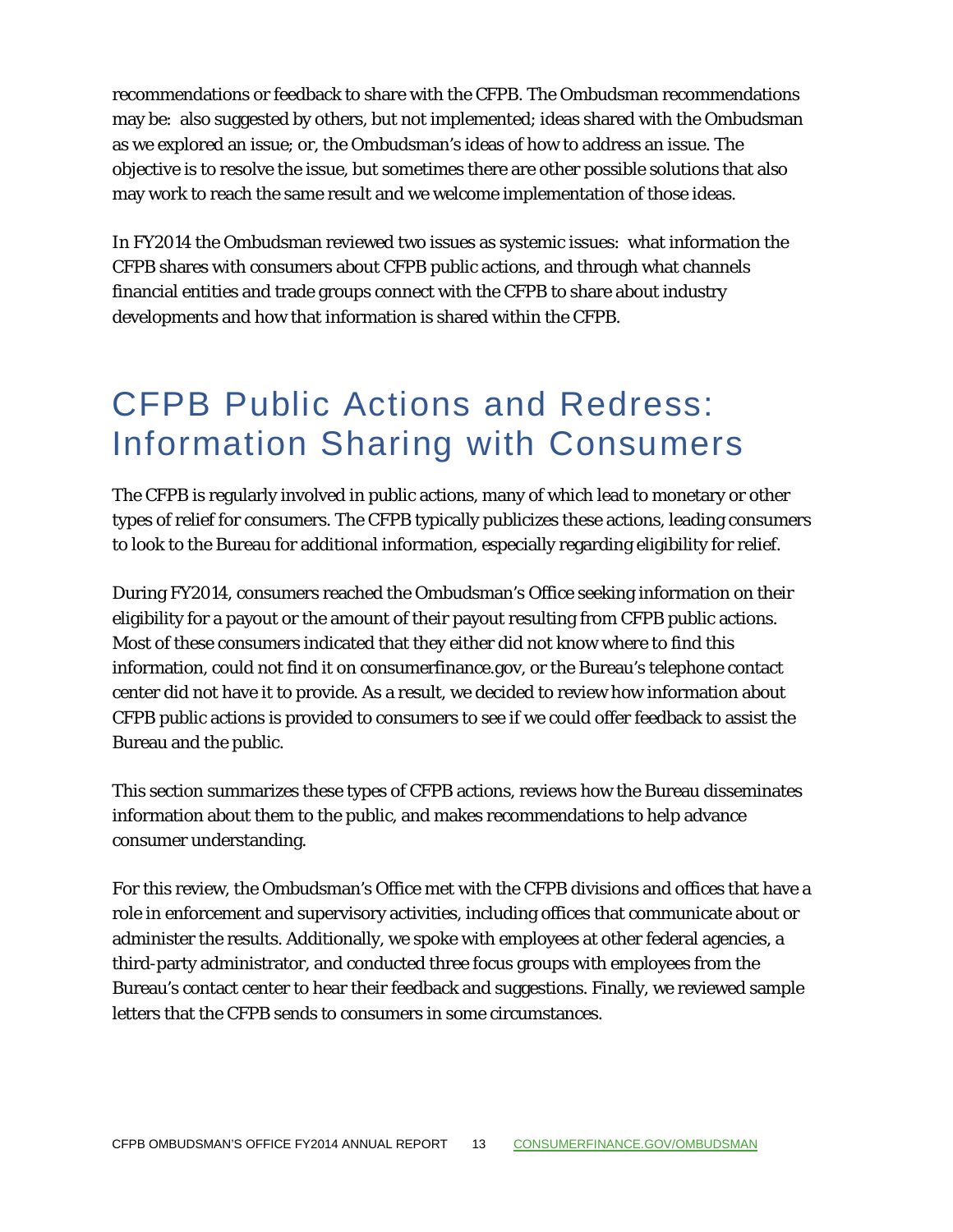### Paths to Consumer Relief

CFPB actions may result in relief to consumers through a public settlement or judgment, or through a non-public action.<sup>[15](#page-13-0)</sup>

A public settlement or judgment can include non-monetary equitable relief, monetary redress to consumers, and/or a civil money penalty. Public settlements arise out of the activities of the CFPB's Division of Supervision, Enforcement, and Fair Lending (SEFL). They may be jointly obtained with other federal and state governmental agencies and, because they are publicized as CFPB actions, the Bureau often issues press releases and other materials designed to inform the public of the existence of the action.

For public settlements or judgments, a third-party administrator may oversee the distribution of funds or the financial entity may provide the restitution directly to consumers. The third-party administrator typically sets up a website dedicated to the action, handles questions from consumers about eligibility and payouts, and administers the consumer payments. A financial entity also may provide these kinds of resources when it directly administers the result.

Non-public actions also arise out of SEFL's activities.<sup>[16](#page-13-1)</sup> However, in non-public actions, the CFPB permits financial entities to provide relief directly to eligible consumers without mention of the CFPB. At the same time, the Bureau continues to exercise oversight of that process.

#### Dissemination of Information and Recommendations

The CFPB disseminates information about public actions via press release, its website, its telephone contact center, third-party administrators (for callers to the administrator), and, in some cases, letters to consumers.

The Ombudsman reviewed the CFPB's letters to consumers eligible for payments that the Bureau administers. These letters are easy to follow and contain valuable information for the

<span id="page-13-0"></span> $15$  Consumers also may receive disbursements from the CFPB's Civil Penalty Fund.

<span id="page-13-1"></span> $^{16}$  The Bureau shares about its examination findings, including findings from non-public actions, in its *Supervisory Highlights* publication. At the time of this writing, the most recent edition can be found at: [http://files.consumerfinance.gov/f/201409\\_cfpb\\_supervisory-highlights\\_auto-lending\\_summer-2014.pdf.](http://files.consumerfinance.gov/f/201409_cfpb_supervisory-highlights_auto-lending_summer-2014.pdf)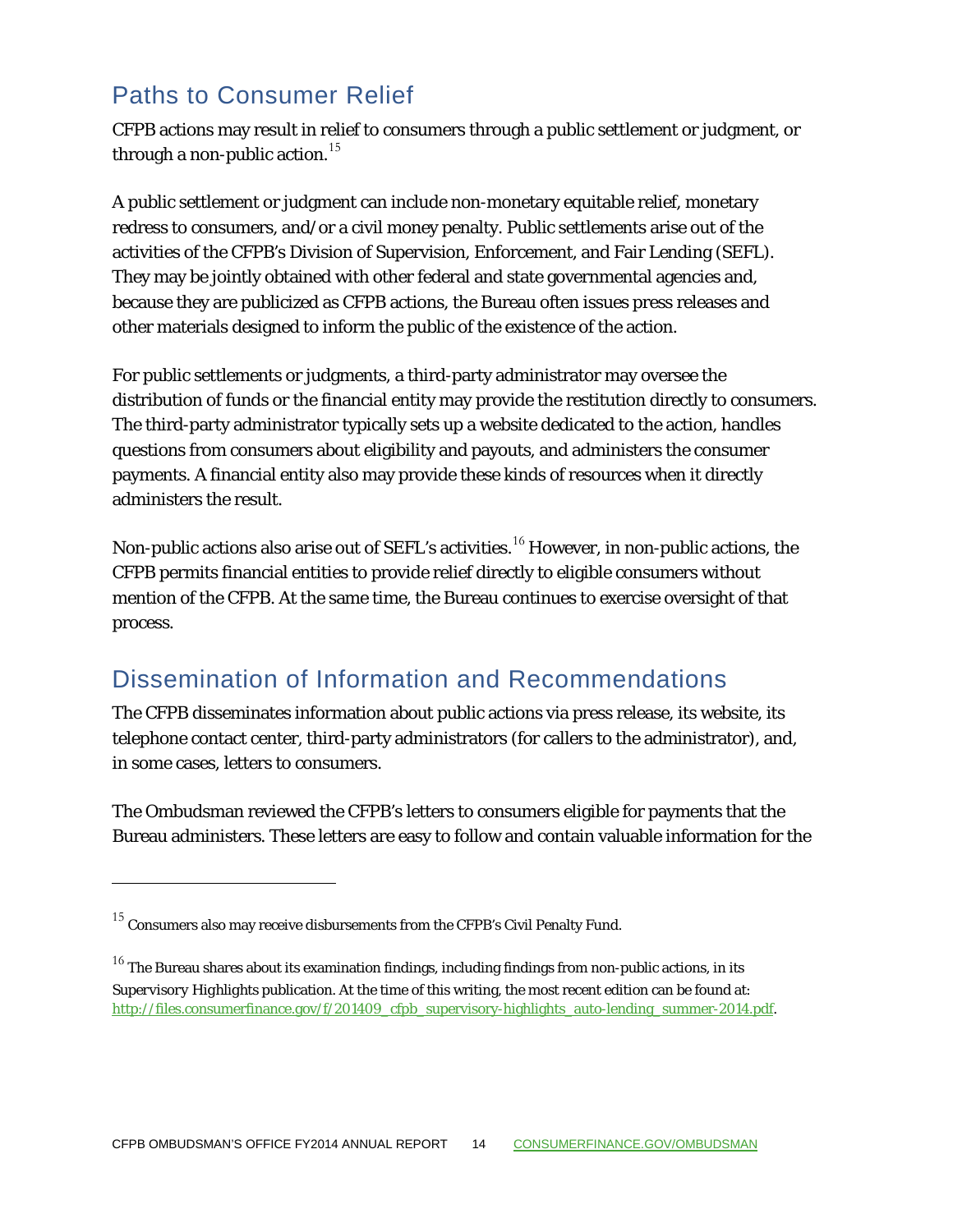consumer, including appropriate contact points and answers to the most commonly asked consumer questions.

In our focus groups with staff from the Bureau's contact center, we learned that they would benefit from either additional information or easier ways to find answers to consumers' questions, including information about third-party administrators, such as phone numbers, website addresses, and whether administrators had been selected for a particular action. They also do not always have the information to share about how to contact a company that is administering the redress to consumers or whether such contact information is available. In addition, the contact center indicated that they receive information about a public action at about the same time it is publicly released and consumers begin to call the contact center with questions.

For many people, the contact center is the first touch point with the Bureau. To ensure their preparedness to serve in this role, we recommended that the Bureau standardize informational documents on public actions provided to the contact center to ensure that key information can be easily found as contact center staff engages with the public. The Ombudsman understands that some related efforts are underway.

The Bureau usually publishes informational materials for each public action on its website, consumerfinance.gov. However, published information is not in one location, but rather found in different places, including the CFPB's blog, its newsroom page on the website, and under the site's Budget and Performance tab.

The Ombudsman also recommended that as the CFPB reviews how consumers engage with the agency, that it finds ways to make information about public actions easier to find on consumerfinance.gov. At the same time, to ensure that consumers receive the same information whether they reach the CFPB via the contact center or consumerfinance.gov, we recommended closer harmony between the language and information published on consumerfinance.gov and that provided to the contact center.

### Perspectives on Industry: How the CFPB Learns about Developments in Industry

This year, some financial entities and trade groups shared with the Ombudsman that CFPB staff may benefit from further understanding of their products and services or developments in their industries. At the same time, they did not always know the appropriate CFPB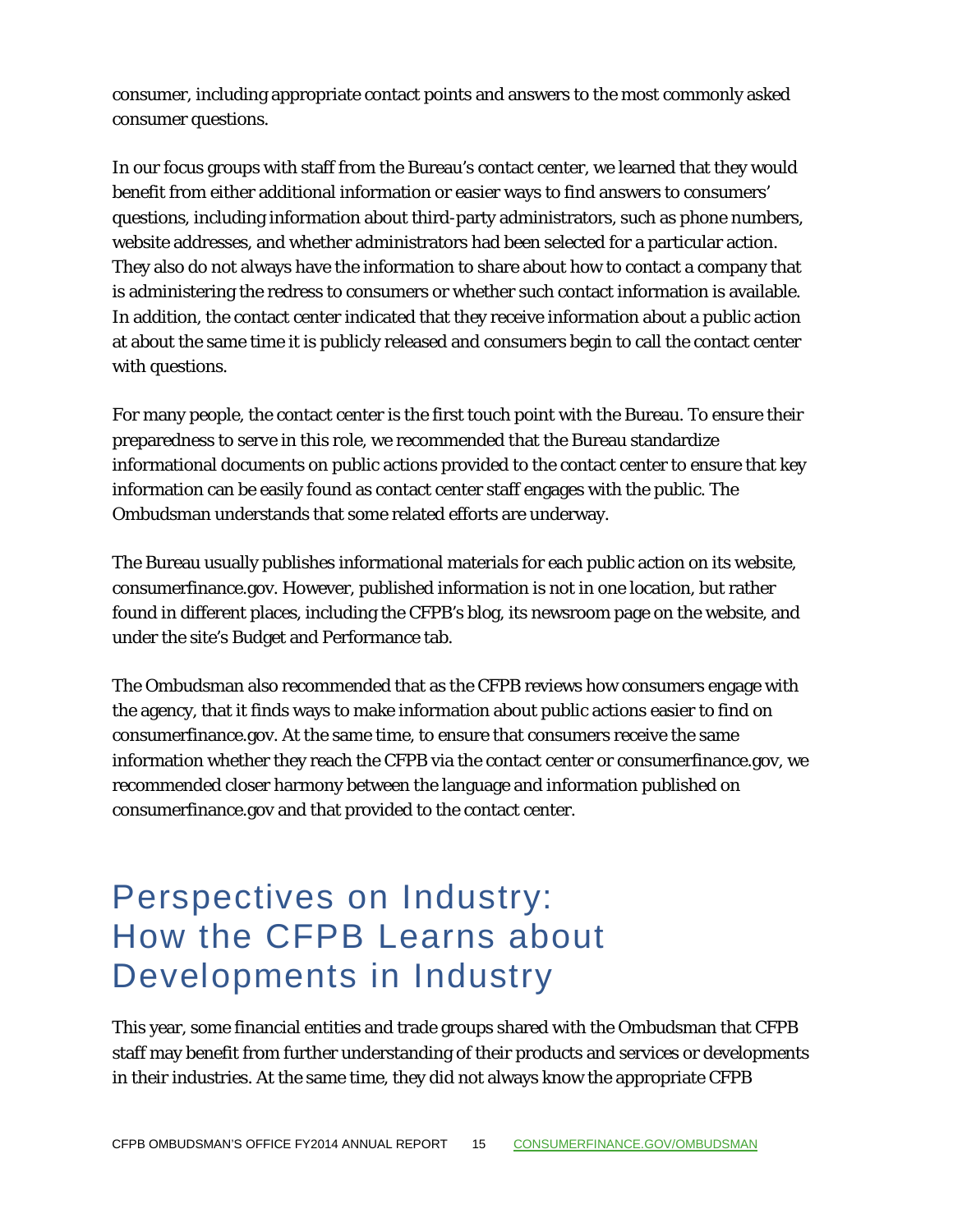division, office, or person to contact, or, once they did provide the information, whether it was shared internally with others who also needed the information. This section discusses the Ombudsman's review of these concerns, feedback to the CFPB, and activities initiated by and already underway at the CFPB.

The Ombudsman reviewed how information is shared with the CFPB and within the CFPB to include: how staff across the Bureau learns about various industries, the channels industry uses to inform staff Bureau-wide regarding work on various products, and how industries that are not as well connected can engage the agency over time. The Ombudsman considered multiple perspectives by meeting with CFPB leaders across the agency, financial entities, outside attorneys, and trade groups, and shared possible suggestions from the Ombudsman and others to obtain feedback on them.

The Office of Financial Institutions and Business Liaison coordinates meetings and identifies appropriate contacts across the CFPB, as well as highlights to the CFPB broader issues of concern from industry. The Ombudsman also learned that there are other existing connection points that the CFPB established to share information received from companies and trade groups about financial products or services as well as information acquired during the CFPB's work. Parts of the CFPB also have initiated their own reviews of how the agency may maximize its effectiveness of cross-divisional communication both vertically and horizontally across the CFPB.

The CFPB's existing and relatively new initiatives may address some of the issues highlighted to the Ombudsman by industry. Further, the Ombudsman understands that the CFPB continues to review how it communicates industry updates within the agency. The CFPB has routine cross-Bureau product meetings and coordinates meetings with industry that bring in representatives from offices across the agency. Other initiatives include: engaging across the Bureau, a division, or office in a cross-functional approach; maintaining continuity of expertise; and ensuring internal subject matter experts are generally available to offer product-focused trainings and individual guidance, as needed. To build on the CFPB's activities, the Ombudsman offered feedback to further enhance the CFPB's sharing of product knowledge across the agency.

From the Ombudsman's review, it also was evident that some companies and trade groups know who to contact on certain issues from previous contacts or regular connection with the CFPB. At the same time, we learned that other companies and trade groups that connect in less frequently do not always know who to contact, particularly when personnel changes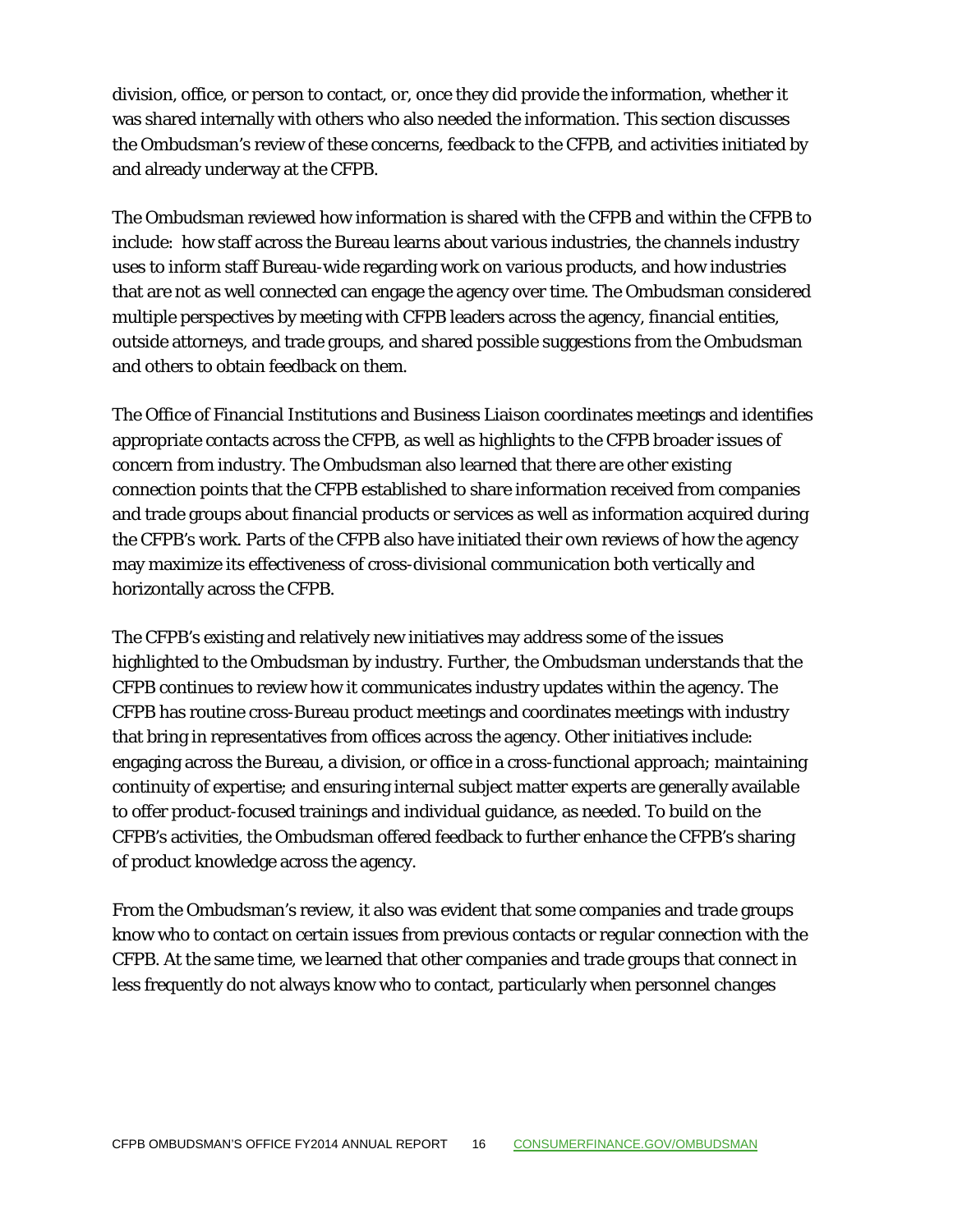occur. With that in mind, external stakeholders may find it helpful to know about these CFPB connection points to highlight an issue or concern:  $17$ 

- Operations Division, Office of Consumer Response for consumer complaint related issues including the company portal, public Consumer Complaint Database, and other consumer complaint related matters
- Division of Consumer Education and Engagement, including specialty population offices – to highlight something particular about specialty populations, such as servicemembers or older Americans, as related to financial decision-making
- Division of Supervision, Enforcement, and Fair Lending
	- o Office of Supervision Policy or Office of Supervisory Examinations for inquiries relating to supervisory examination processes and policies or questions regarding a scheduled examination
	- o Office of Enforcement for enforcement process issues or an ongoing enforcement matter
	- o Office of Fair Lending for matters relating to fair lending and access to credit issues
- Division of Research, Markets, and Regulations, such as product focused offices including Cards Markets, Deposits Markets, Installments Markets, and Mortgage **Markets** 
	- o Office of Research to share information relating to product specific research
	- $\circ$  Office of Regulations for questions about CFPB regulations
- External Affairs Division, Office of Financial Institutions and Business Liaison for coordinating meetings and identifying appropriate contacts across the CFPB, and to highlight to the CFPB broader issues of concern from industry

<span id="page-16-0"></span> $17$  We provide this bulleted list in accordance with the ordering on the CFPB organizational chart.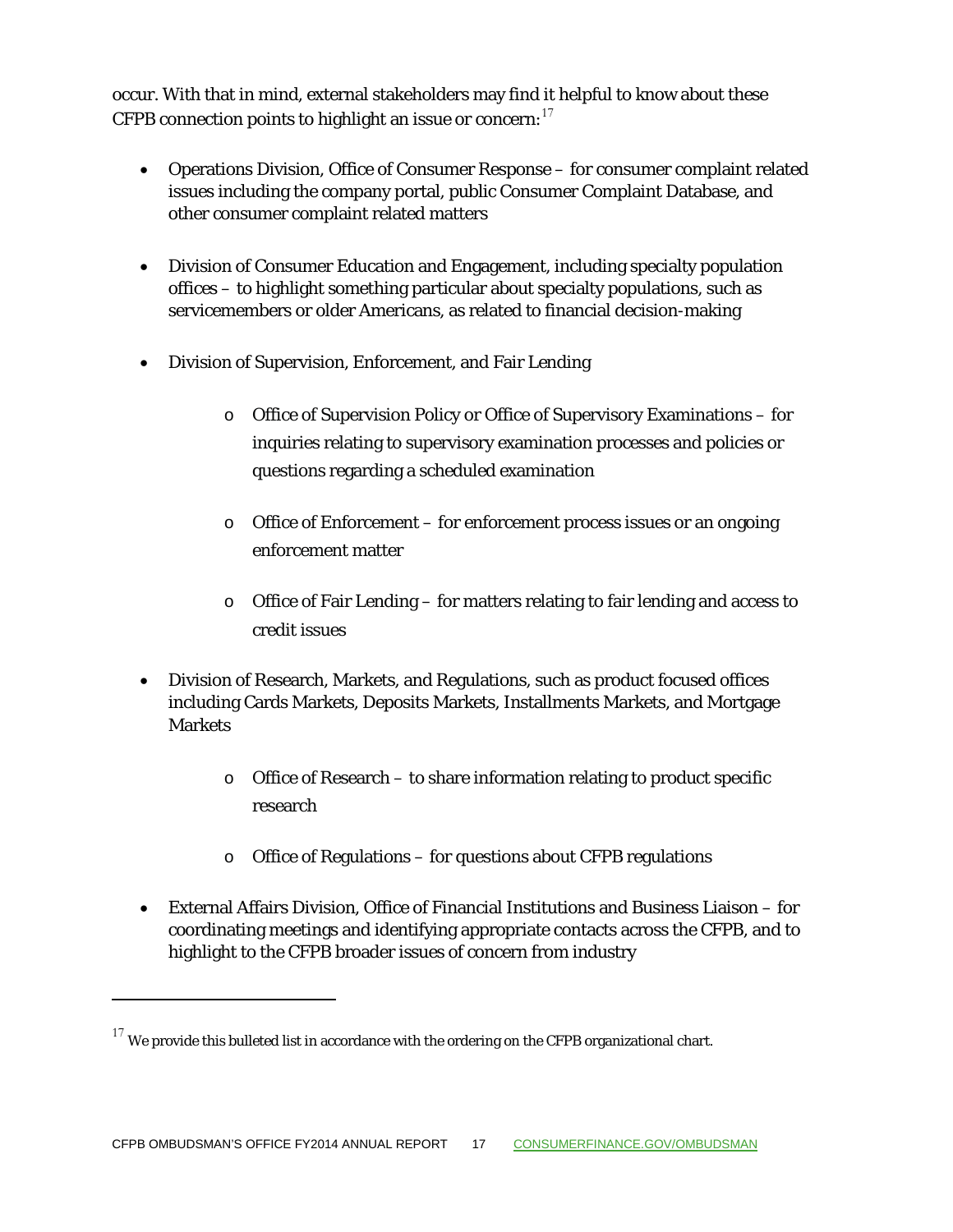• Legal Division – for general legal issues or to serve notice upon the Bureau

Finally, the Ombudsman did not provide the CFPB with any recommendations at this time, as the Bureau already has efforts underway to address some of the concerns we heard from financial entities and trade groups. Instead, to further inform their work, at the end of this review the Ombudsman provided CFPB leaders with feedback and insights, without attribution, that the Ombudsman heard from internal and external stakeholders on this topic.

## Systemic Reviews: Updates on Previous Reviews

This section provides updates on previous reviews from FY2012 and FY2013.

### Consumer Complaints: Setting Expectations and the Need for Transparency

A consumer may contact the Ombudsman about the CFPB's consumer complaint process anytime during the complaint lifecycle to raise a process concern in confidence or after first attempting to resolve the issue with the CFPB. In FY2012 and FY2013, the Ombudsman highlighted the need for clarification about the consumer complaint process and more information and transparency in communications to consumers. In both years the Office of Consumer Response implemented some changes to provide consumers with more clarity regarding the consumer complaint process. However, this year, the Ombudsman continued to hear these same concerns. Due to the lack of understanding about the consumer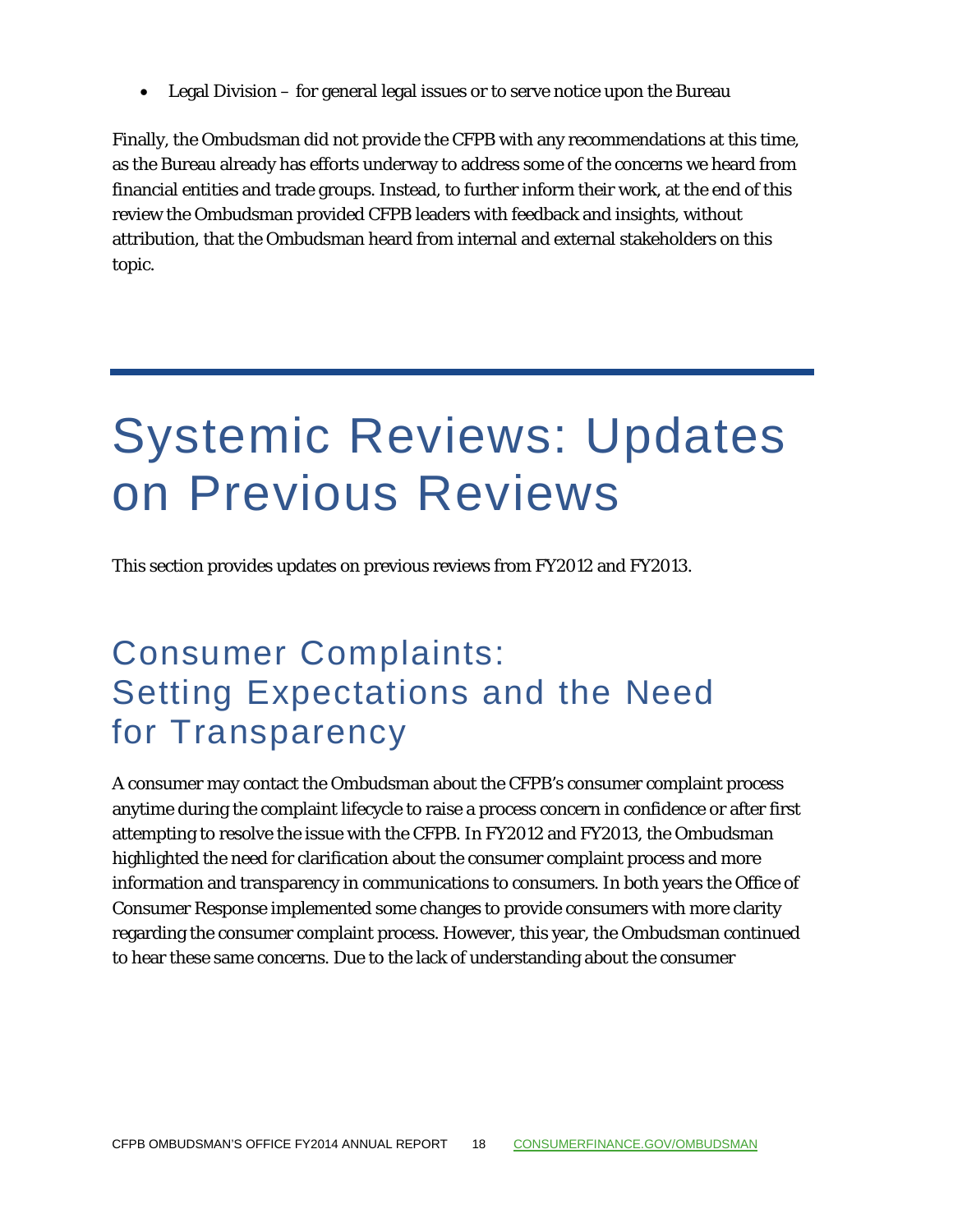complaint process, the Ombudsman explained the process, as well as how the process fits in with the rest of the CFPB's activities, in many conversations and emails with consumers.<sup>[18](#page-18-0)</sup>

At the same time, in FY2014 Consumer Response began a broader review of the consumer experience with the agency. For example, Consumer Response is in the midst of a project to evaluate consumers' experience with the consumer complaint process and develop improvements based on consumers' feedback. As part of these efforts, Consumer Response conducted a pilot survey of consumers' experience with the consumer complaint process and plans to conduct a broader survey. In addition, the Ombudsman understands that Consumer Response is working on improvements to streamline the complaint form, as well as the intake process, for new consumer complaints. There also is a cross-divisional effort to study how consumers engage with the agency to determine how they can most benefit from the resources the agency has to offer. The Ombudsman will continue to review the consumer experience with the consumer complaint process as the CFPB implements any changes from these efforts.

### CFPB Activities, Events, and Services: How the CFPB Shares Information

In FY2013, the Ombudsman's Office received feedback from consumer and trade groups, as well as financial entities, regarding how the CFPB shared information about Bureau activities, events, and services. Stakeholders overall highlighted, and continued to highlight in FY2014, that the CFPB was accessible for meetings and to answer questions. At the same time, they indicated that standardizing certain processes regarding how the CFPB shares this information would be helpful. Much of this feedback centered around three areas: the challenge of keeping up-to-date with CFPB activity; the amount of lead time provided when

1

<span id="page-18-0"></span> $^{18}$  The Ombudsman understands that after a consumer submits a consumer complaint to the CFPB and it is forwarded to the relevant financial entity for review, the financial entity responds to the Bureau and the consumer using the CFPB's company portal. If the consumer does not agree with the response, the consumer has the opportunity to dispute it. At that point, Consumer Response reviews the consumer's feedback, and uses this and other information, such as the timeliness of the entity's response, to determine whether to prioritize the consumer complaint for further investigation.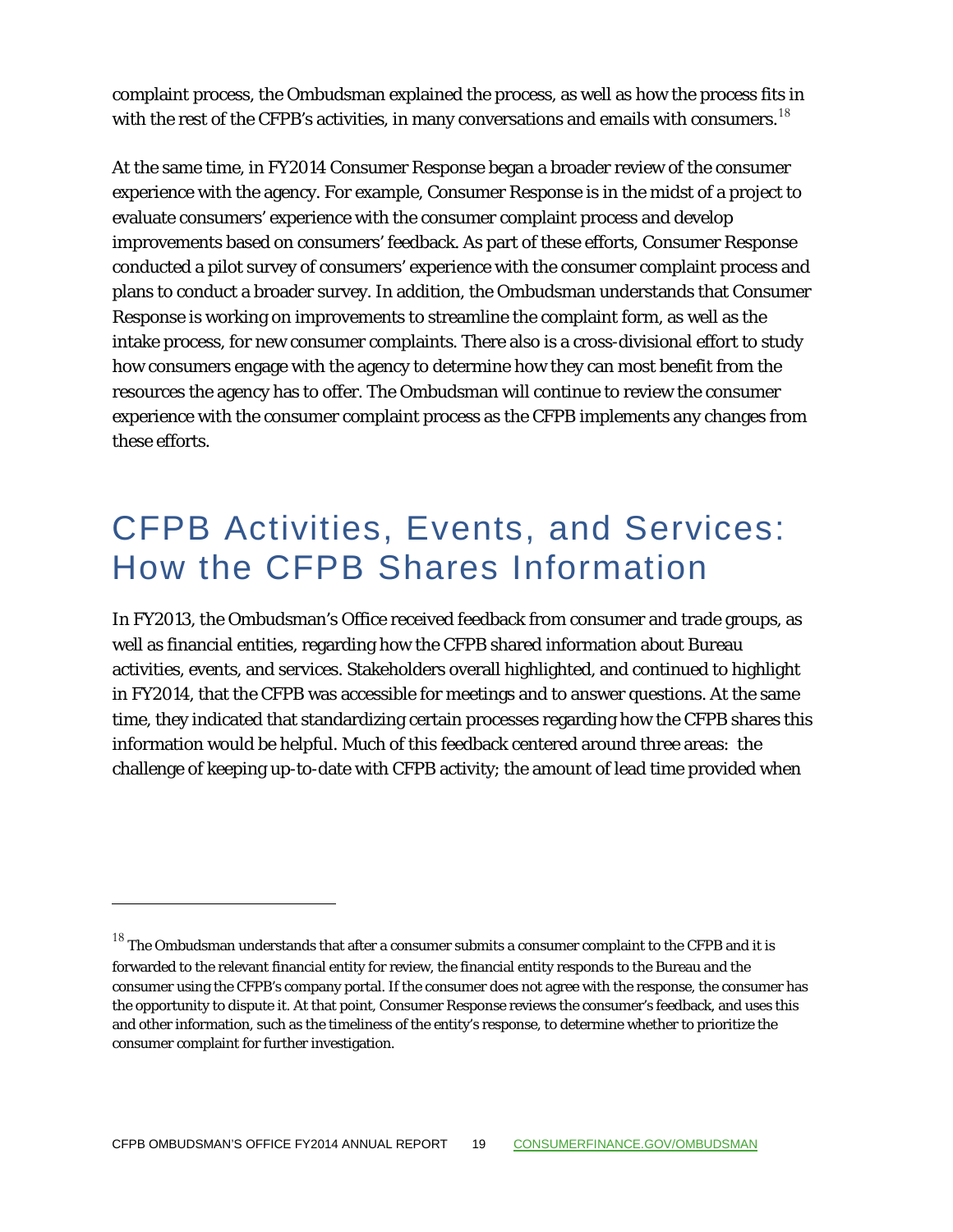announcing CFPB public events;<sup>[19](#page-19-0)</sup> and a lack of clarity with the process to request a CFPB speaker.

To further address the availability of information, the Ombudsman recommended:

- The addition of a digest to all updates to consumerfinance.gov,
- A single location with a checklist for users to subscribe to all available CFPB online "sign-ups," and
- An option for stakeholders to sign up to receive the External Affairs Division's newsletter

The Ombudsman understands that the first two bullet points will be included as part of the current consumerfinance.gov website refresh project. In addition, the CFPB is in the process of implementing a sign-up for stakeholders to receive the External Affairs Division's newsletter.

With regard to CFPB public event information, we recommended:

- More consistent and greater lead time when announcing events,
- Creation of an events calendar on the CFPB website, and
- Creation of a "sign-up" to be notified when updates were made to that events calendar

The CFPB worked to ensure additional notice and accessibility for all public-facing events in FY2014, with all public events announced on its website with at least one week of advance notice. On average, the CFPB provided just under 14 days' notice prior to public events in FY2014. The Bureau live-streamed these events, so that stakeholders unable to attend in person could attend virtually, and later provided video recordings of these events on consumerfinance.gov. The Ombudsman also understands that the CFPB will be providing an aggregated place on consumerfinance.gov for Bureau events with the website refresh and will include a way to receive updates to that page.

<span id="page-19-0"></span> $19$  These events do not refer to CFPB hiring efforts.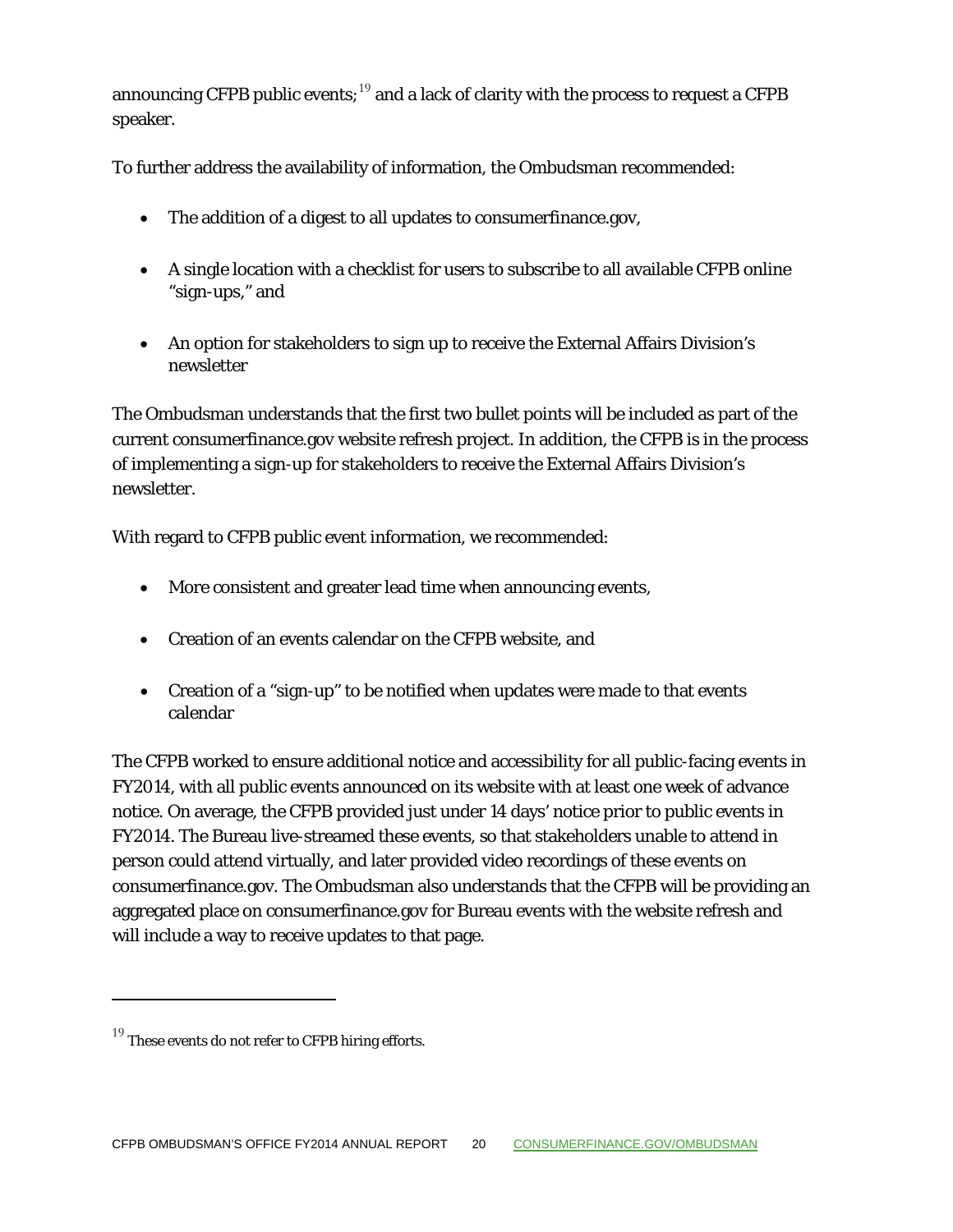Finally, with regard to speaker requests, we recommended that the CFPB:

- Provide basic information about the speaker request process via its website, and
- Post either a speaker request form or detailed instructions on how to make a request on its website

As of this writing, we understand that the Bureau will add to its website instructions on how to request a speaker as well as the email point-of-contact for such requests. The CFPB also indicated that it is currently developing a form for speaker requests.

The Ombudsman will continue to review CFPB implementation in these areas.

### CFPB Contact Center: The Caller Experience

In the Ombudsman's FY2013 Annual Report, we described the complaints we received about the contact center, the recommendations we provided to Consumer Response, and the implementation of those recommendations. The public uses the CFPB contact center  $-$  (855) 411-CFPB (2372) – to submit a consumer complaint, ask questions, provide feedback, and learn more about the CFPB. This year, the issues focused primarily on the need for the contact center to provide additional information to callers, but may reflect that the contact center staff does not have the information to provide. As part of the Ombudsman's continued review on this topic, this year we visited one of the contact centers to further understand the perspective of the individuals staffing the phones. We also continued to highlight issues and offer recommendations, as appropriate, in our monthly meetings with Consumer Response.

### Examination Process: Elevating Concerns and What to Expect During the Examination Lifecycle

In FY2013, the Ombudsman heard concerns from financial entities and their trade groups regarding the CFPB's supervisory examinations. The Ombudsman reviewed: how a financial entity may elevate concerns about the examination and what may be expected during the examination lifecycle. To build on examination process changes implemented as part of the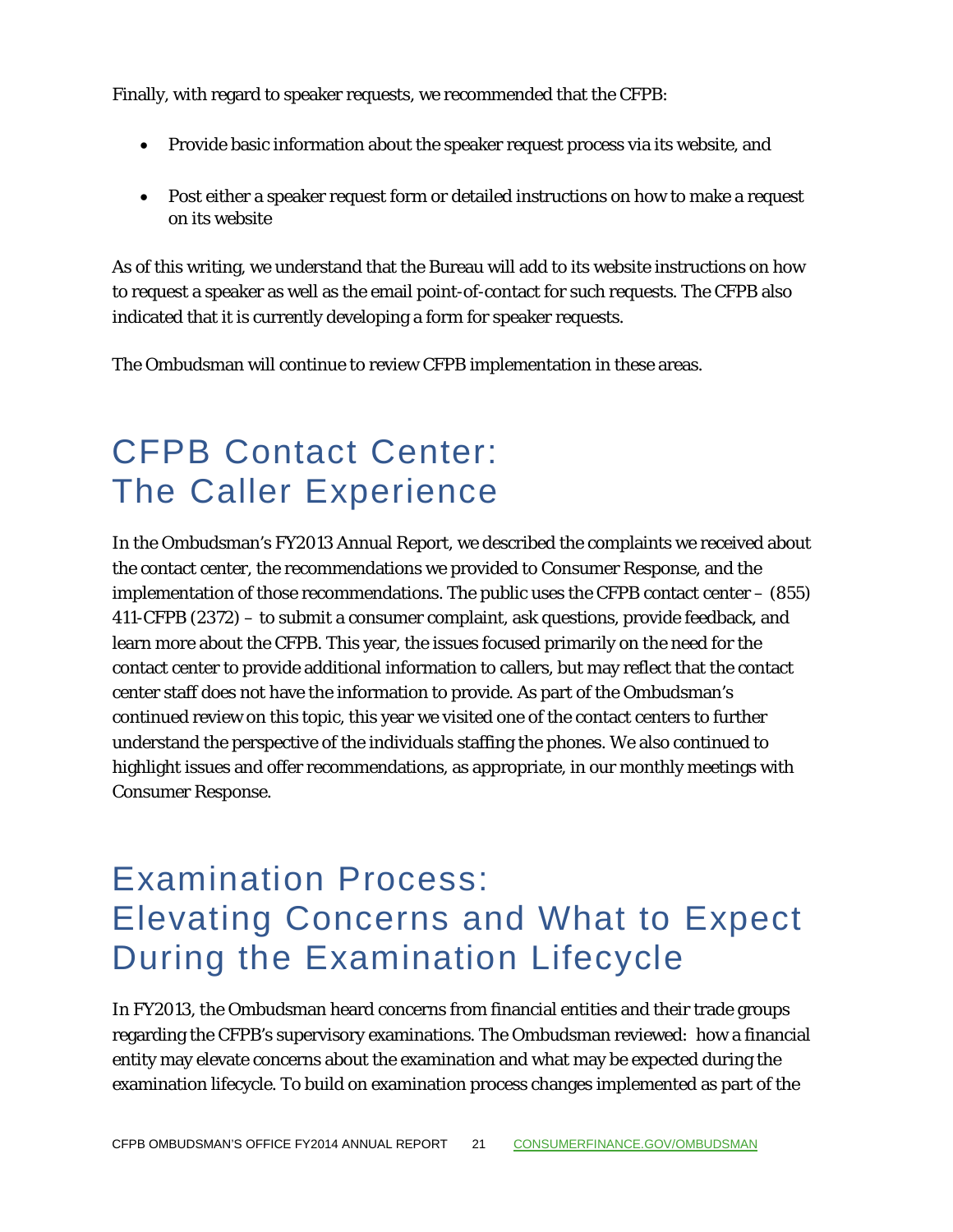2012 reorganization of the CFPB Division of Supervision, Enforcement, and Fair Lending (SEFL), the Ombudsman provided recommendations to further standardize and clarify what a financial entity may expect in an examination. These recommendations included: providing specific information on who composes the examination team through the Regional Director; and, supplementing the Information Request template (which provides the Examiner-In-Charge (EIC) point-of-contact for the Information Request and shares about interagency coordination) to mention the EIC as the point-of-contact to address any concern during the examination lifecycle, such as data format, data scope, and follow-up information requests.

In addition, the Ombudsman recommended that the CFPB clarify what may be expected during the examination lifecycle by: including citations, where relevant, to the examination manual in written communications to a financial entity; describing in the opening letter the document an entity may expect at the end of the examination process; reaching back to inform the entity of the examination status at regular intervals after the conclusion of the onsite portion of the examination; and co-locating the appeals bulletin with the examination manual on consumerfinance.gov.

This year, SEFL adopted all of the Ombudsman's recommendations. We understand that the cover letter accompanying the initial information request now includes: the contact information for the examination team through the Regional Director; information about contacting the EIC to address questions or concerns about data format, data scope, or follow-up information requests; a link to the examination manual; and information on what to expect at the end of the examination. In addition, at the time of this writing, SEFL shared a new policy for examiners to contact the financial entity no less than once each month after the onsite portion of the examination. Finally, to ensure that the appeals bulletin is readily accessible, the Ombudsman understands that the appeals bulletin will be co-located with the examination manual on consumerfinance.gov.

The Ombudsman now views the FY2013 recommendations on this topic as closed.

## Going Forward

In FY2015, we will introduce some additional ways of assisting the consumers, financial entities, groups, and others that contact the Ombudsman, as well as build on our existing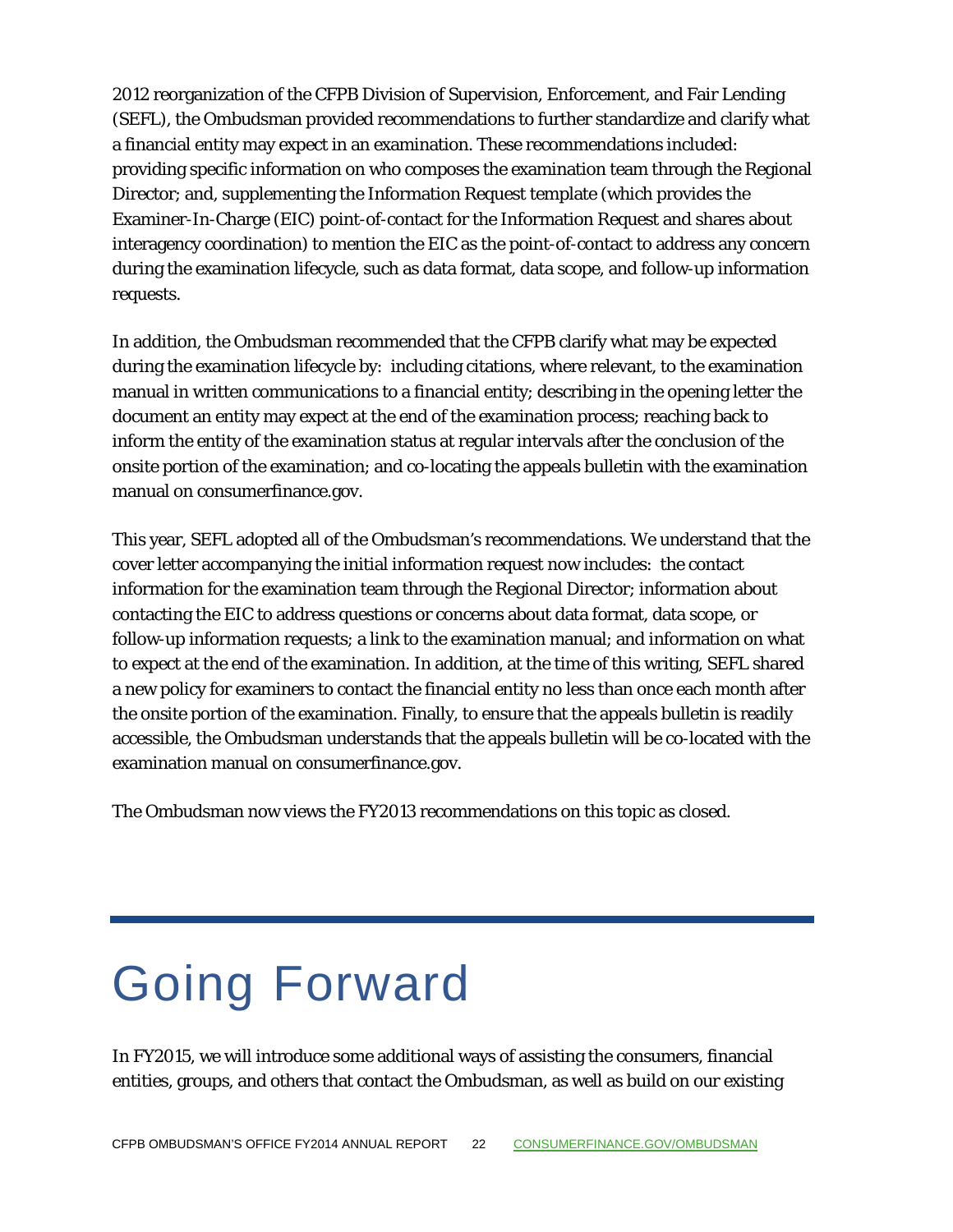work. Next year, we plan to launch a focus group program to provide another forum for consumer, trade, and other groups to share feedback with this office. We also plan to further use facilitation to assist in the resolution of systemic issues. Additionally, to assist us in informally resolving issues, we will continue to be available for visits to financial entities' operations to increase our understanding of various industries. Finally, in conjunction with our current strategic plan, we also plan to provide new deliverables in FY2015 to inform stakeholders, both internally and externally, about the work of the Ombudsman.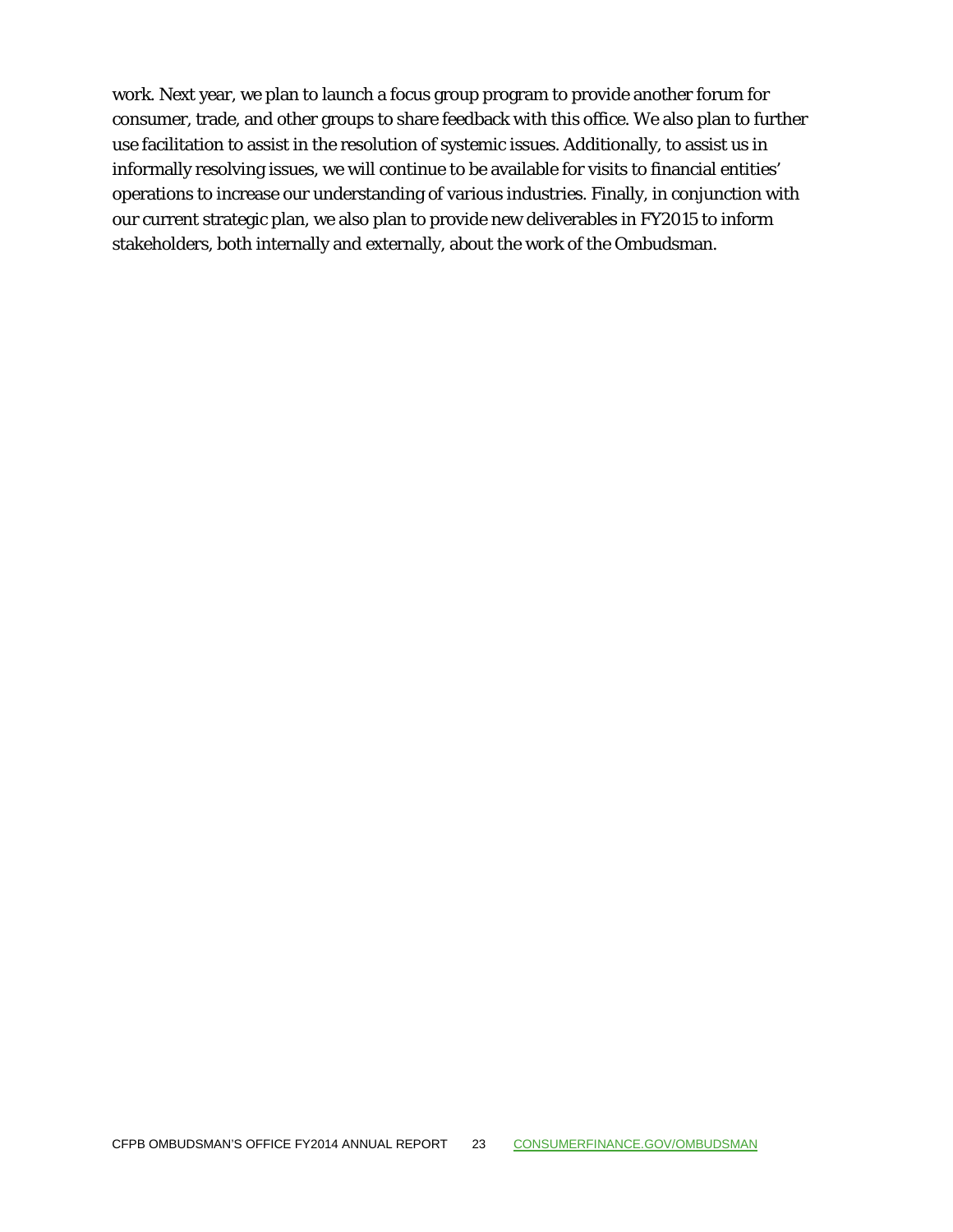This page intentionally left blank